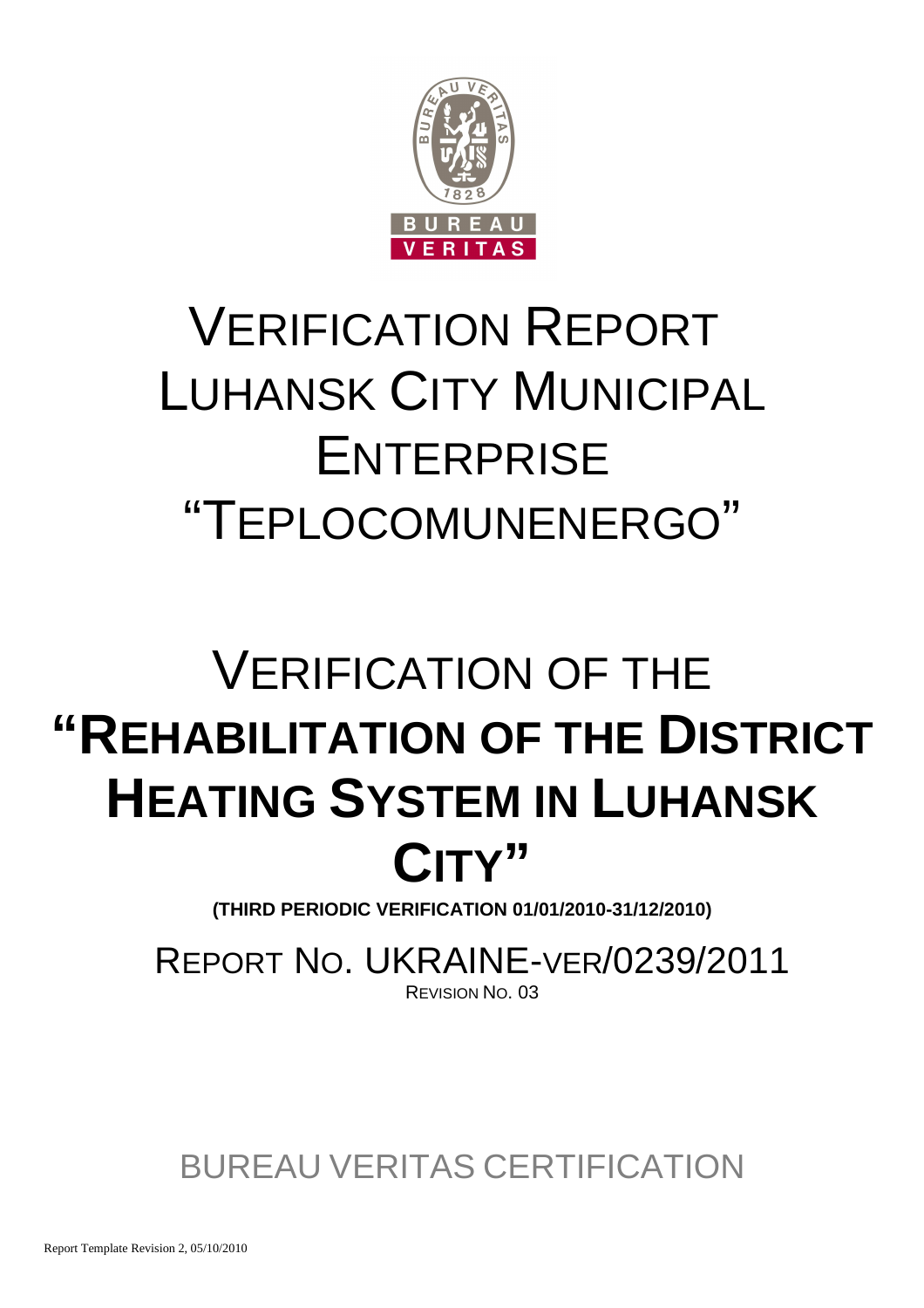

| Date of first issue:<br>08/04/2011                                                                                                                                                                                                                                                                                                                                                                                                                                                                                                                                                                                                                                                                                                                                                                      | Organizational unit:<br><b>Bureau Veritas Certification</b><br><b>Holding SAS</b> |                                                                   |  |  |
|---------------------------------------------------------------------------------------------------------------------------------------------------------------------------------------------------------------------------------------------------------------------------------------------------------------------------------------------------------------------------------------------------------------------------------------------------------------------------------------------------------------------------------------------------------------------------------------------------------------------------------------------------------------------------------------------------------------------------------------------------------------------------------------------------------|-----------------------------------------------------------------------------------|-------------------------------------------------------------------|--|--|
| Client:<br>LCME "Teplocomunenergo"                                                                                                                                                                                                                                                                                                                                                                                                                                                                                                                                                                                                                                                                                                                                                                      | Client ref.:<br><b>Yuriy Negrey</b>                                               |                                                                   |  |  |
| Summary:<br>Bureau Veritas Certification has made the 3 <sup>rd</sup> periodic verification of the "Rehabilitation of the District Heating<br>System in Luhansk City", JI Registration Reference Number UA1000157, project of Luhansk City Municipal<br>Enterprise (LCME) "Teplocomunenergo" located in Luhansk city, and applying the JI specific approach, on the<br>basis of UNFCCC criteria for the JI, as well as criteria given to provide for consistent project operations,<br>monitoring and reporting. UNFCCC criteria refer to Article 6 of the Kyoto Protocol, the JI rules and modalities<br>and the subsequent decisions by the JI Supervisory Committee, as well as the host country criteria.                                                                                           |                                                                                   |                                                                   |  |  |
| The verification scope is defined as a periodic independent review and ex post determination by the Accredited<br>Entity of the monitored reductions in GHG emissions during defined verification period, and consisted of the<br>following three phases: i) desk review of the project design and the baseline and monitoring plan; ii) follow-up<br>interviews with project stakeholders; iii) resolution of outstanding issues and the issuance of the final<br>verification report and opinion. The overall verification, from Contract Review to Verification Report & Opinion,<br>was conducted using Bureau Veritas Certification internal procedures.                                                                                                                                           |                                                                                   |                                                                   |  |  |
| The first output of the verification process is a list of Clarification, Corrective Actions Requests, Forward<br>Actions Requests (CR, CAR and FAR), presented in Appendix A.                                                                                                                                                                                                                                                                                                                                                                                                                                                                                                                                                                                                                           |                                                                                   |                                                                   |  |  |
| In summary, Bureau Veritas Certification confirms that the project is implemented as planned and described in<br>approved project design documents. Installed equipment being essential for generating emission reduction<br>runs reliably and is calibrated appropriately. The monitoring system is in place and the project is generating<br>GHG emission reductions. The GHG emission reduction is calculated accurately and without material errors,<br>omissions, or misstatements, and the ERUs issued totalize 68576 tons of CO2eq for the monitoring period of<br>$01.01.2010 - 31.12.2010.$<br>Our opinion relates to the project's GHG emissions and resulting GHG emission reductions reported and<br>related to the approved project baseline and monitoring, and its associated documents. |                                                                                   |                                                                   |  |  |
| Report No.:<br>UKRAINE-ver/0239/2011<br>JI                                                                                                                                                                                                                                                                                                                                                                                                                                                                                                                                                                                                                                                                                                                                                              | Subject Group:                                                                    |                                                                   |  |  |
| Project title:<br>Rehabilitation of the District Heating<br>System in Luhansk City                                                                                                                                                                                                                                                                                                                                                                                                                                                                                                                                                                                                                                                                                                                      |                                                                                   |                                                                   |  |  |
| Work carried out by:<br>Oleg Skoblyk – Team Leader, Lead Verifier (1000)<br>Vyacheslav Yeriomin - Team Member, Verifier<br>Trainee                                                                                                                                                                                                                                                                                                                                                                                                                                                                                                                                                                                                                                                                      |                                                                                   |                                                                   |  |  |
| Work reviewed by:<br>Ivan Sokolov - Internal Technical Reviewer<br>No distribution without permission from the                                                                                                                                                                                                                                                                                                                                                                                                                                                                                                                                                                                                                                                                                          |                                                                                   |                                                                   |  |  |
| Work approved by:<br>Flavio Gomes - Operational Manager                                                                                                                                                                                                                                                                                                                                                                                                                                                                                                                                                                                                                                                                                                                                                 | ertificatio                                                                       | Client or responsible organizational unit<br>Limited distribution |  |  |
| Rev. No.:<br>Date of this revision:<br>03<br>36<br>19/05/2011                                                                                                                                                                                                                                                                                                                                                                                                                                                                                                                                                                                                                                                                                                                                           | Number of pages:                                                                  | Unrestricted distribution                                         |  |  |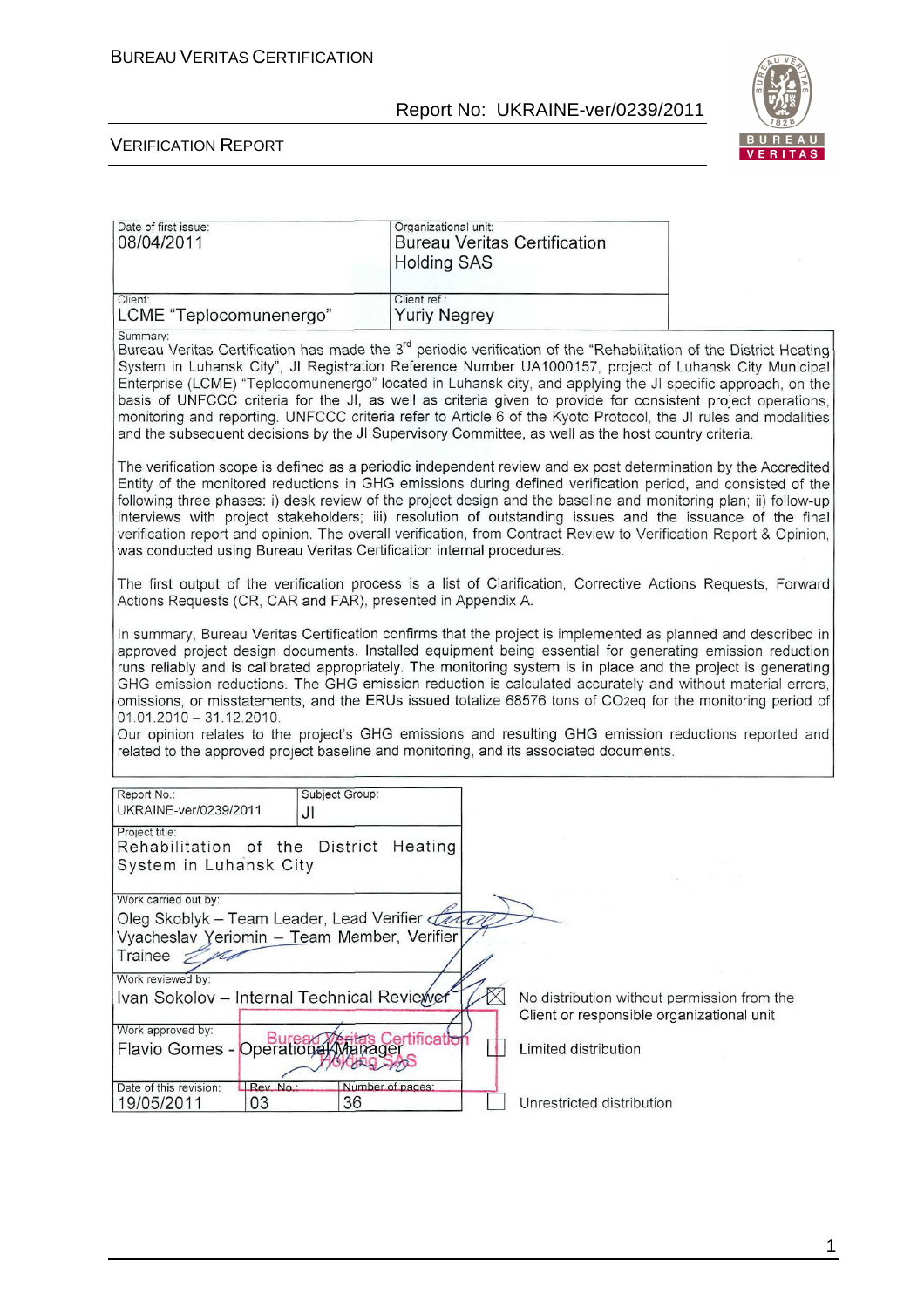

VERIFICATION REPORT

## **Table of Contents Page 2018** 1 INTRODUCTION ................................................................................................... 3 1.1 Objective 3 1.2 Scope 3 1.3 Verification Team 3 2 METHODOLOGY .................................................................................................. 4 2.1 Review of Documents 4 2.2 Follow-up Interviews 4 2.3 Resolution of Clarification, Corrective and Forward Action Requests 5 3 VERIFICATION CONCLUSIONS ................................................................... 6 3.1 Project approval by Parties involved (90-91) 6 3.2 Project implementation (92-93) 6 3.3 Compliance of the monitoring plan with the monitoring methodology (94-98) 8 3.4 Revision of monitoring plan (99-100) 9 3.5 Data management (101) 9 3.6 Verification regarding programmes of activities (102-110) 10 4 VERIFICATION OPINION ............................................................................... 10 5 REFERENCES ..................................................................................................... 12 APPENDIX A: COMPANY PROJECT VERIFICATION PROTOCOL............................... 22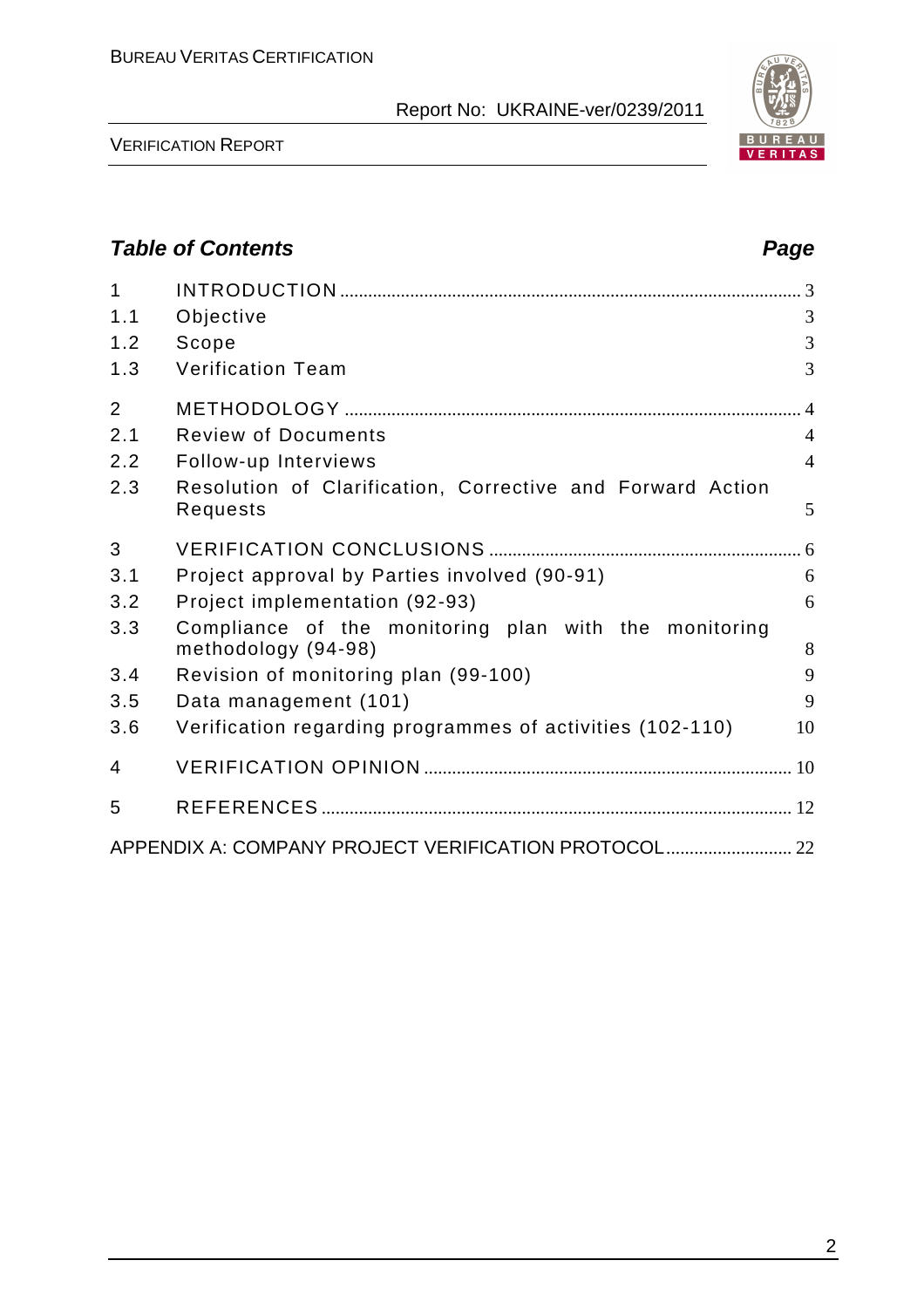

VERIFICATION REPORT

### **1 Introduction**

LCME "Teplocomunenergo" has commissioned Bureau Veritas Certification to verify the emissions reductions of its JI project Rehabilitation of the District Heating System in Luhansk City (hereafter called "the project") at Luhansk City, Ukraine.

This report summarizes the findings of the verification of the project, performed on the basis of UNFCCC criteria, as well as criteria given to provide for consistent project operations, monitoring and reporting.

#### **1.1 Objective**

Verification is the periodic independent review and ex post determination by the Accredited Independent Entity of the monitored reductions in GHG emissions during defined verification period.

The objective of verification can be divided in Initial Verification and Periodic Verification.

UNFCCC criteria refer to Article 6 of the Kyoto Protocol, the JI rules and modalities and the subsequent decisions by the JI Supervisory Committee, as well as the host country criteria.

#### **1.2 Scope**

The verification scope is defined as an independent and objective review of the project design document, the project's baseline study and monitoring plan and other relevant documents. The information in these documents is reviewed against Kyoto Protocol requirements, UNFCCC rules and associated interpretations.

The verification is not meant to provide any consulting towards the Client. However, stated requests for clarifications and/or corrective actions may provide input for improvement of the project monitoring towards reductions in the GHG emissions.

#### **1.3 Verification Team**

The verification team consists of the following personnel:

Oleg Skoblyk

Bureau Veritas Certification Team Leader, Climate Change Verifier

#### Vyacheslav Yeriomin

Bureau Veritas Certification Team Member, Climate Change Verifier Trainee

This verification report was reviewed by:

Ivan Sokolov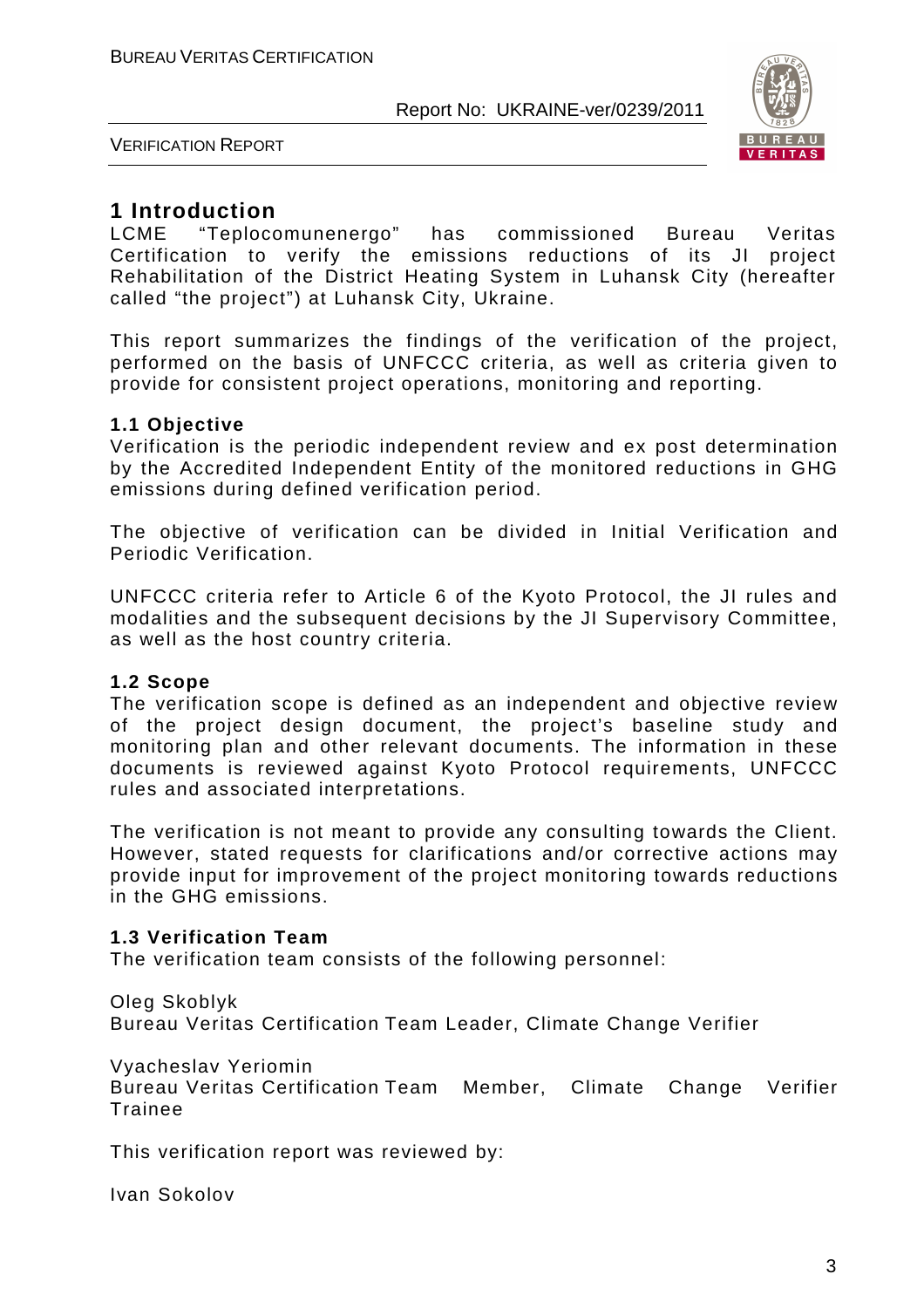

VERIFICATION REPORT

Bureau Veritas Certification, Internal Technical Reviewer

### **2 Methodology**

The overall verification, from Contract Review to Verification Report & Opinion, was conducted using Bureau Veritas Certification internal procedures.

In order to ensure transparency, a verification protocol was customized for the project, according to the version 01 of the Joint Implementation Determination and Verification Manual, issued by the Joint Implementation Supervisory Committee at its 19 meeting on 04/12/2009. The protocol shows, in a transparent manner, criteria (requirements), means of verification and the results from verifying the identified criteria. The verification protocol serves the following purposes:

- It organizes details and clarifies the requirements a JI project is expected to meet;
- It ensures a transparent verification process where the verifier will document how a particular requirement has been verified and the result of the verification.

The completed verification protocol is enclosed in Appendix A to this report.

#### **2.1 Review of Documents**

The Monitoring Report (MR) submitted by Institute of Engineering Ecology and additional background documents related to the project design and baseline, i.e. country Law, Project Design Document (PDD), Approved CDM methodology (if applicable) and/or Guidance on criteria for baseline setting and monitoring, Host party criteria, Kyoto Protocol, Clarifications on Verification Requirements to be Checked by an Accredited Independent Entity were reviewed. After AIE's CARs and CLs, Institute of Engineering Ecology has issued the Monitoring Report version 2.0. Due to the change of carbon emission coefficient values for Ukrainian grid according to the Order of the National Environmental Investment Agency of Ukraine # 43 dated 28.03.2011, Institute of Engineering Ecology has issued the Monitoring Report version 3.0.

The verification findings presented in this report relate to the Monitoring Report version 3.0 and project as described in the determined PDD.

#### **2.2 Follow-up Interviews**

On 01/04/2011 Bureau Veritas Certification performed on-site interviews with project stakeholders to confirm selected information and to resolve issues identified in the document review. Representatives of LCME "Teplocomunenergo" and Institute of Engineering Ecology were interviewed (see References). The main topics of the interviews are summarized in Table 1.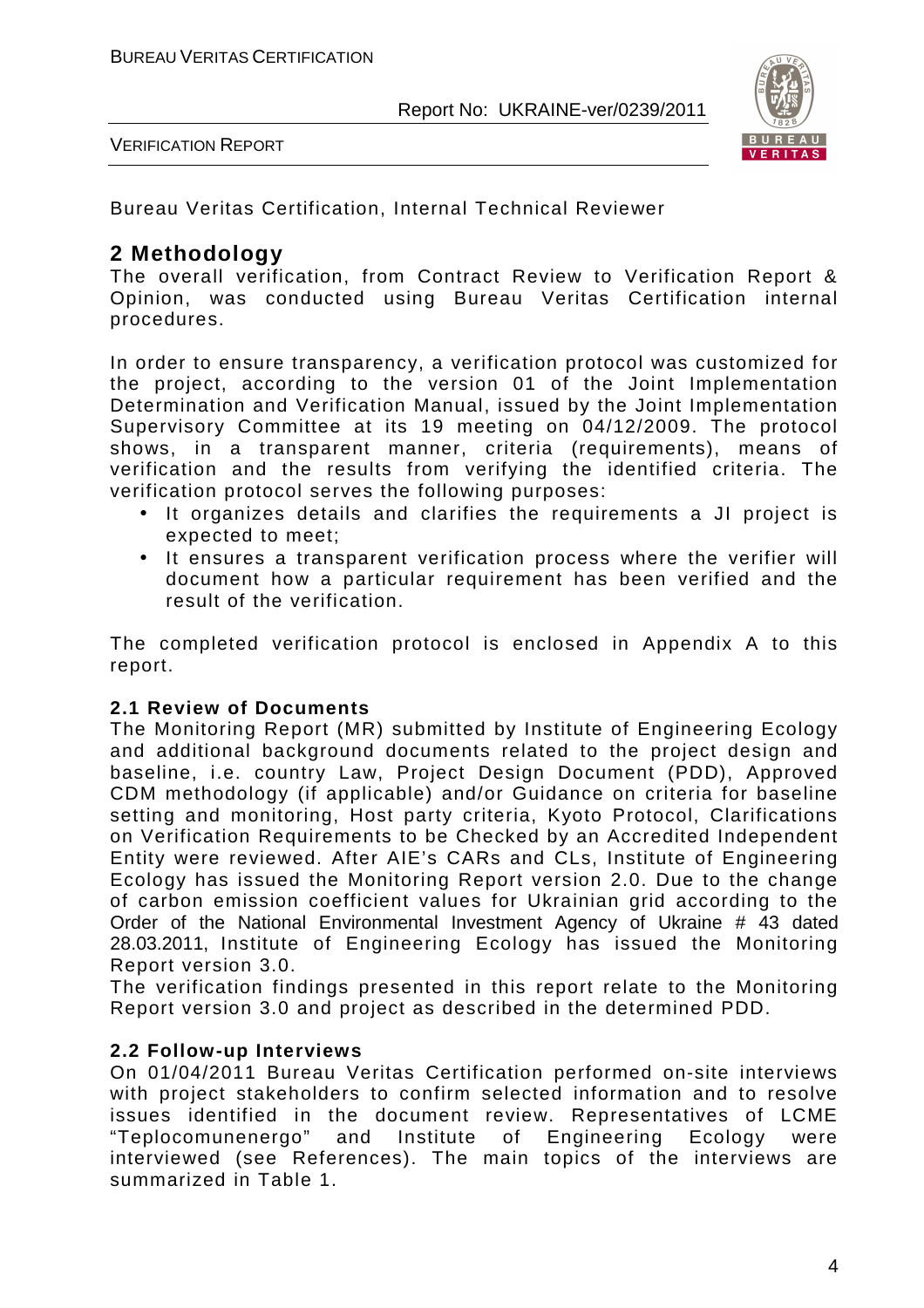

VERIFICATION REPORT

#### **Table 1 Interview topics**

| <b>Interviewed</b><br>organization | <b>Interview topics</b>                            |
|------------------------------------|----------------------------------------------------|
| <b>LCME</b>                        | Organizational structure                           |
| "Teplocomunenergo"                 | Responsibilities and authorities                   |
|                                    | Roles and responsibilities for data collection and |
|                                    | processing                                         |
|                                    | Installation of equipment                          |
|                                    | Data logging, archiving and reporting              |
|                                    | Metering equipment control                         |
|                                    | Metering record keeping system, database           |
|                                    | Training of personnel                              |
|                                    | Quality management procedures and technology       |
|                                    | Internal audits and check-ups                      |
| <b>CONSULTANT:</b>                 | Monitoring plan                                    |
| Institute of                       | Monitoring report                                  |
| Engineering                        | Deviations from PDD                                |
| Ecology                            | <b>ERUs calculation model</b>                      |

#### **1.1 Resolution of Clarification, Corrective and Forward Action Requests**

The objective of this phase of the verification is to raise the requests for corrective actions and clarification and any other outstanding issues that needed to be clarified for Bureau Veritas Certification positive conclusion on the GHG emission reduction calculation.

If the Verification Team, in assessing the monitoring report and supporting documents, identifies issues that need to be corrected, clarified or improved with regard to the monitoring requirements, it should raise these issues and inform the project participants of these issues in the form of:

(a) Corrective action request (CAR), requesting the project participants to correct a mistake that is not in accordance with the monitoring plan;

(b) Clarification request (CL), requesting the project participants to provide additional information for the AIE to assess compliance with the monitoring plan;

(c) Forward action request (FAR), informing the project participants of an issue, relating to the monitoring that needs to be reviewed during the next verification period.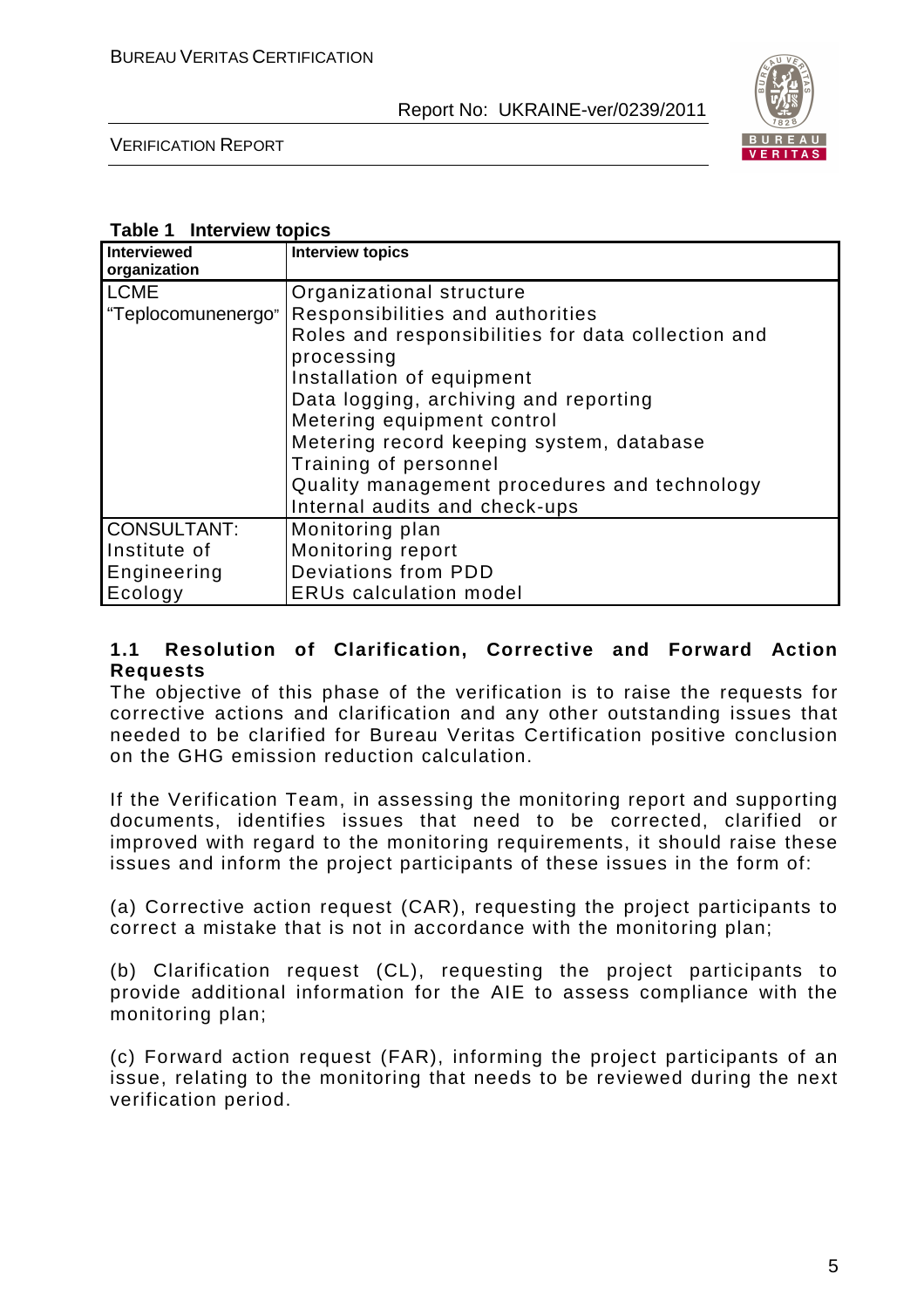

VERIFICATION REPORT

To guarantee the transparency of the verification process, the concerns raised are documented in more detail in the verification protocol in Appendix A.

### **3 VERIFICATION CONCLUSIONS**

In the following sections, the conclusions of the verification are stated.

The findings from the desk review of the original monitoring documents and the findings from interviews during the follow up visit are described in the Verification Protocol in Appendix A.

The Clarification, Corrective and Forward Action Requests are stated, where applicable, in the following sections and are further documented in the Verification Protocol in Appendix A. The verification of the Project resulted in 2 Clarification Requests and 2 Corrective Action Requests.

The number between brackets at the end of each section corresponds to the DVM paragraph.

#### **3.1 Project approval by Parties involved (90-91)**

Written project approval by Host Party has been issued by The National Environmental Investment Agency of Ukraine (#365/23/7 dated 16. 04.2010). Letter of Approval by Netherlands Ministry of Economic Affairs #2010JI02 has been issued 03/03/2010 when submitting the first verification report to the secretariat for publication in accordance with paragraph 38 of the JI guidelines, at the latest.

The abovementioned written approval is unconditional.

#### **3.2 Project implementation (92-93)**

The project "Rehabilitation of the District Heating System in Luhansk City" was initiated in 2006 to rehabilitate Luhansk City's district heating system including boiler and distribution network equipment replacement and rehabilitation, and installation of combined heat and power production plants (CHP) as well as frequency controllers. Project includes 135 boilerhouses with 344 boilers (total connected load 550 Gkal/hour, 2006) and 269 km of heat distributing networks that are managed by LCME "Teplocomunenergo".

Project provides installation of cogeneration units at the three boiler houses - 11 gas engines, 1064 kW. Gas engines-generators machines "Jenbacher" JGS 320 GS (Austria) are considered as potential candidates for installation.

The project employs the increase in fuel consumption efficiency to reduce greenhouse gas emissions relative to current practice. Over 35.8 million  $\overline{\textsf{N}}$ m<sup>3</sup> of natural gas and 710 ton of coal will be saved annually starting from 2011. Such reduction of fuel consumption is based on increase of the boiler efficiencies, reduction of heat losses in networks and CHP and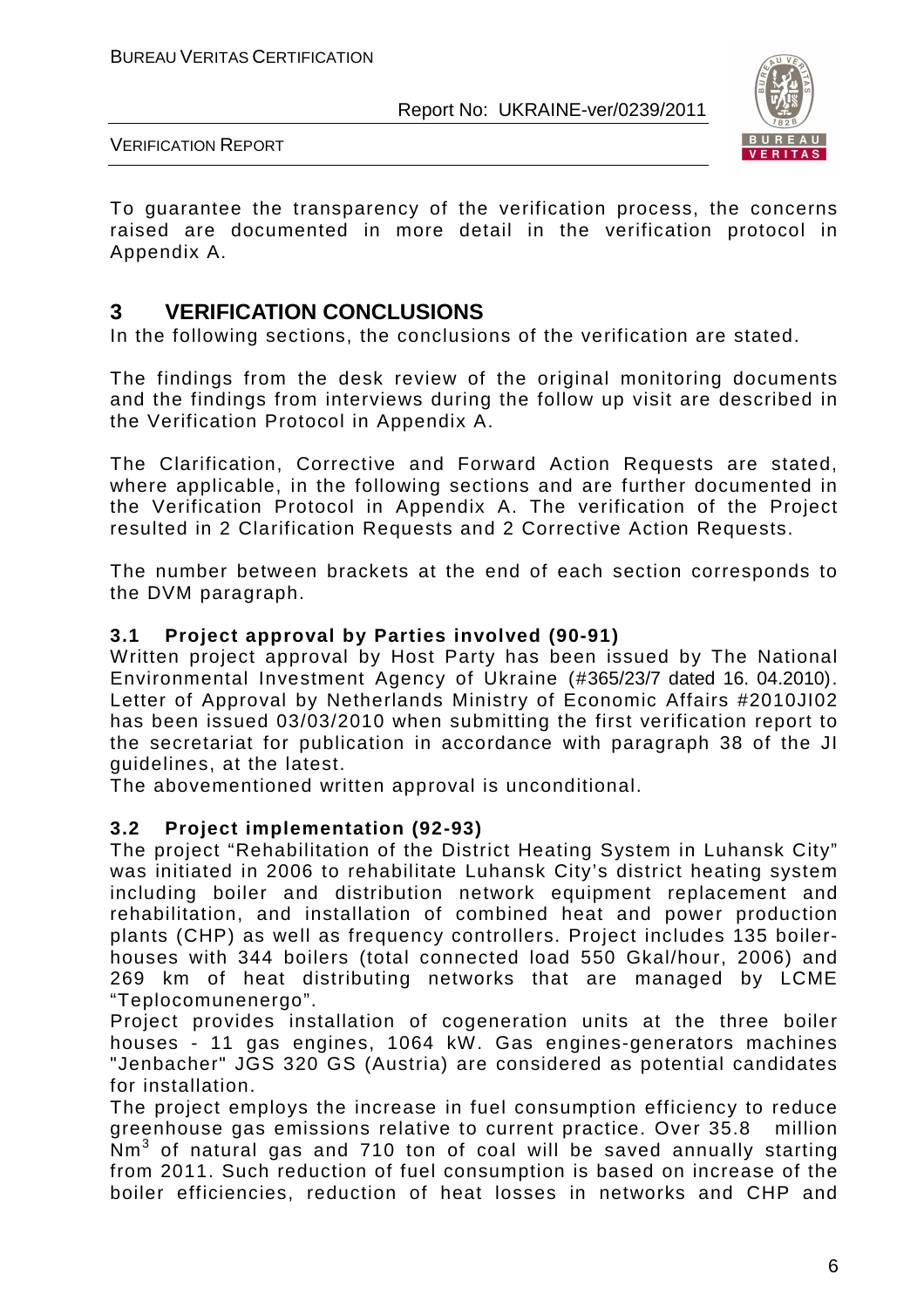

VERIFICATION REPORT

frequency controllers installation. The following activities will ensure fuel saving:

- Replacement of old boilers by the new highly efficient boilers;
- Switching of load from boiler-houses with obsolete equipment to modern equipped boiler houses;
- Switching of boiler-houses from coal to natural gas;
- Improving of the network organization;
- Application of the pre-insulated pipes;
- Installation of combined heat and power production units;
- Replacement of heat exchangers;
- Installation of heat pump station;
- Installation of frequency controllers at electric drives of draughtblowing equipment and hot water pumps motors.

Implementation of boiler houses rehabilitation and network rehabilitation are realized mainly according to project plan with some deviations from time-table. In several cases replacement of different (from planed before) diameters of network pipes takes place. Installation of frequency сontrollers is not finished yet. Implementation of CHP units and HPS unit is delayed due to lack of financing.

Table of implemented energy saving measures is presented bellow.

| <b>Implemented energy saving</b><br>measures                   | Volume of performed works (number of<br>boilers, length of network replacement, | etc.)                    |                |
|----------------------------------------------------------------|---------------------------------------------------------------------------------|--------------------------|----------------|
|                                                                | 2003-2009                                                                       | 2010                     | Total          |
| Reconstruction of boiler                                       | 97                                                                              | 57                       | 154            |
| Replacement of boiler's convection<br>part                     | 21                                                                              |                          | 21             |
| Replacement of boiler's ceiling<br>screens                     | 6                                                                               |                          | 6              |
| Replacement of boiler's screen<br>tubes                        | 3                                                                               | 1                        | 4              |
| Replacement of boiler's heating<br>surface                     | 1                                                                               |                          | 1              |
| Switching boiler to water-heating<br>mode                      | $\overline{2}$                                                                  |                          | $\overline{2}$ |
| Reconstruction of setting                                      | 18                                                                              | 1                        | 19             |
| Replacement of boiler's burners                                | 36                                                                              | 13                       | 49             |
| Installation of automatic system for<br>boilers                | 20                                                                              | 6                        | 26             |
| Switching of boiler-houses' load to<br>the more effective ones | 6                                                                               | $\overline{\mathcal{A}}$ | 10             |
| <b>Replacement of boilers:</b>                                 |                                                                                 |                          |                |
| KSVa-3G                                                        | 3                                                                               |                          | 3              |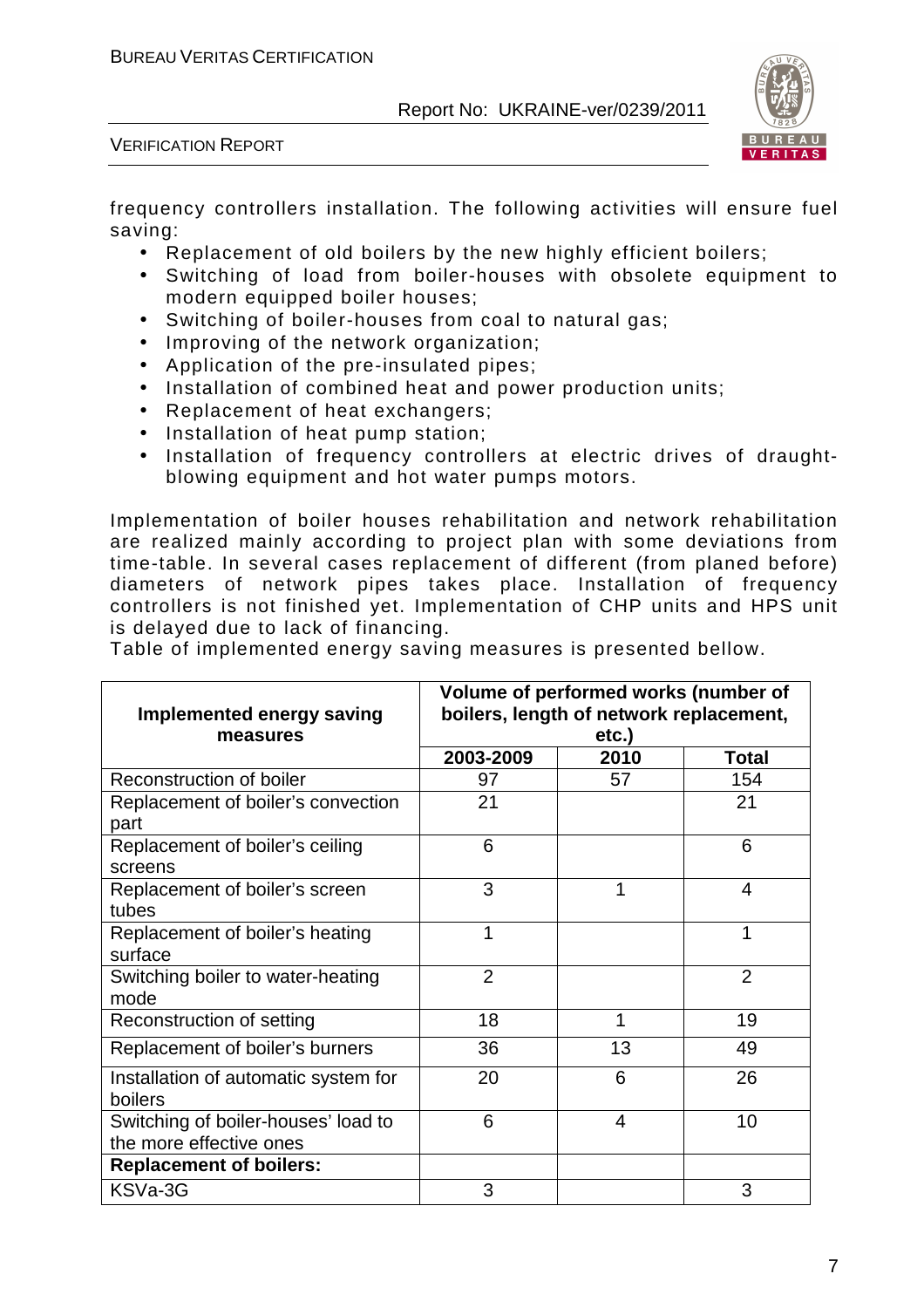

#### VERIFICATION REPORT

| AOGV-100                                               | 3              |                | 3              |
|--------------------------------------------------------|----------------|----------------|----------------|
| <b>KOLVI-500</b>                                       |                | $\overline{2}$ | $\overline{2}$ |
| KOLVI - 1000 - 2,6 MW                                  | $\overline{2}$ |                | $\overline{2}$ |
| Vitomax 200 LW- 40 MW                                  | $\overline{4}$ |                | $\overline{4}$ |
| MH120 EKO "Bernard" - 360 kW                           | $\overline{2}$ |                | $\overline{2}$ |
| IVAR Superac 290 2F - 600 KW                           | $\overline{2}$ |                | $\overline{2}$ |
| MH120 EKO "Bernard" - 420 kW                           | 4              |                | 4              |
| «Super Rac-2F-345»                                     | 6              |                | 6              |
| <b>KTN-50</b>                                          |                | $\overline{2}$ | $\overline{2}$ |
| <b>KTN-100</b>                                         |                | $\overline{2}$ | $\overline{2}$ |
| <b>Building of boiler-house</b>                        | 1              |                | 1              |
| Replacement of tank-accumulators                       | 1              |                | 1              |
| Heat exchangers replacement                            | 4              | 3              | 7              |
| Pumps replacement                                      |                | $\overline{2}$ | $\overline{2}$ |
| Frequency controllers installation                     | 12             |                | 12             |
| Replacement of capacitors                              | $\overline{7}$ |                | 7              |
| Reconstruction of chemical water<br>treatment (CWT)    |                | $\overline{7}$ | 7              |
| <b>Reconstruction of filters</b>                       |                | $\overline{7}$ | $\overline{7}$ |
| Network rehabilitation with pre-<br>insulated pipes, m | 41432          | 43044          | 84476          |
| Network rehabilitation with usual<br>pipes, m          | 87070          |                | 87070          |

#### **3.3 Compliance of the monitoring plan with the monitoring methodology (94-98)**

The monitoring occurred in accordance with the monitoring plan included in the PDD regarding which the determination has been deemed final and is so listed on the UNFCCC JI website.

For calculating the emission reductions key factors influencing the baseline emissions and the activity level of the project as well as risks associated with the project were taken into account, as appropriate.

Data sources used for calculating emission reductions are clearly identified, reliable and transparent.

Emission factors, including default emission factors, are selected by carefully balancing accuracy and reasonableness, and appropriately justified of the choice.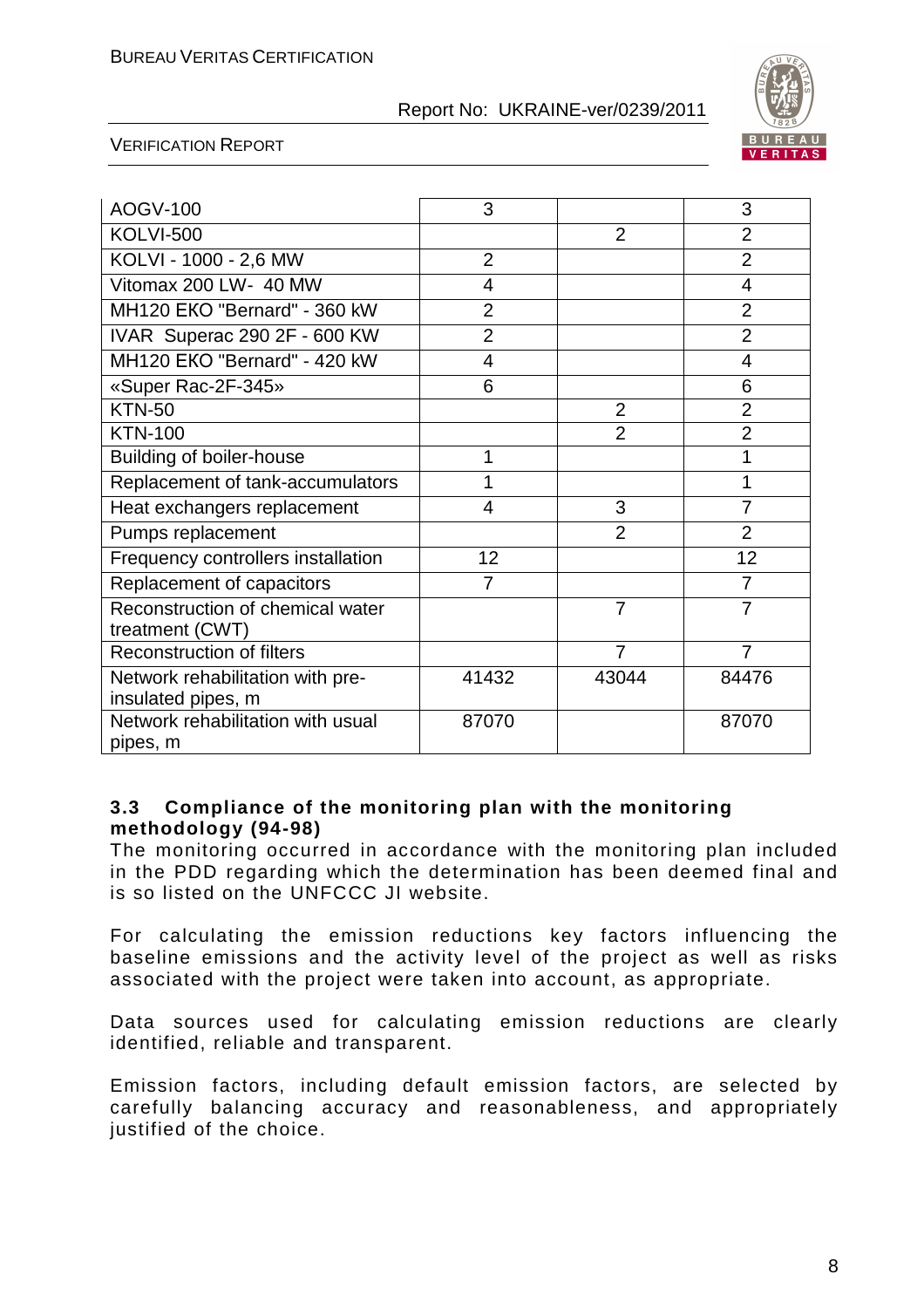

VERIFICATION REPORT

The calculation of emission reductions or enhancements of net removals is based on conservative assumptions and the most plausible scenarios in a transparent manner.

#### **3.4 Revision of monitoring plan (99-100)**

Not applicable.

#### **3.5 Data management (101)**

The data and their sources, provided in monitoring report, are clearly identified, reliable and transparent.

The implementation of data collection procedures is in accordance with the monitoring plan, including the quality control and quality assurance procedures.

The function of the monitoring equipment, including its calibration status, is in order.

Measurement equipment calibration was carried out by SE"Luhanskstandartmetrologiya" according to Agreement #48030-2009 from 12.01.2009.

Calibration of correctors type «Тандем» was carried out by "Bartosh AP" according to Agreement #183-У/28-2010 from 11.05.2010.

Daily outside temperature values are taken by dispatcher of LCME "Teplocomunenergo" from Luhansk Regional Gidrometerology Center every day of heating period. Luhansk Regional Gidrometerology Center sends the Report every month for every day of heating period according to Agreements # ЗM from 09.10.2008 and # ЗM from 03.10.2010

The evidence and records used for the monitoring are maintained in a traceable manner.

Most of boiler-houses equipped with automatic corrector for temperature and pressure. Gas consumption registered automatically. Beside this operator of a boiler-house registers the instrument readings in the paper journal "Journal of registration of boiler-house's operation parameters" every day.

At the boiler-houses that are not equipped with gas volume correctors (at present about 2% of the total number of boiler-houses), operator of a boiler house every 2 hours registers parameters of natural gas (temperature and pressure) in the paper journal "Journal of registration of boiler-house's operation parameters" every 2 hours. These parameters are used to bring gas consumption to normal conditions.

Every day operators transfer values of gas consumption to dispatcher of the regional branch of the LCME "Teplocomunenergo" by phone. Monthly they transfer the paper report.

Regional branches transfer data to Production-Technical Department (PTD) of the LCME"Teplocomunenergo" where they are stored and used for payments with energy sources suppliers.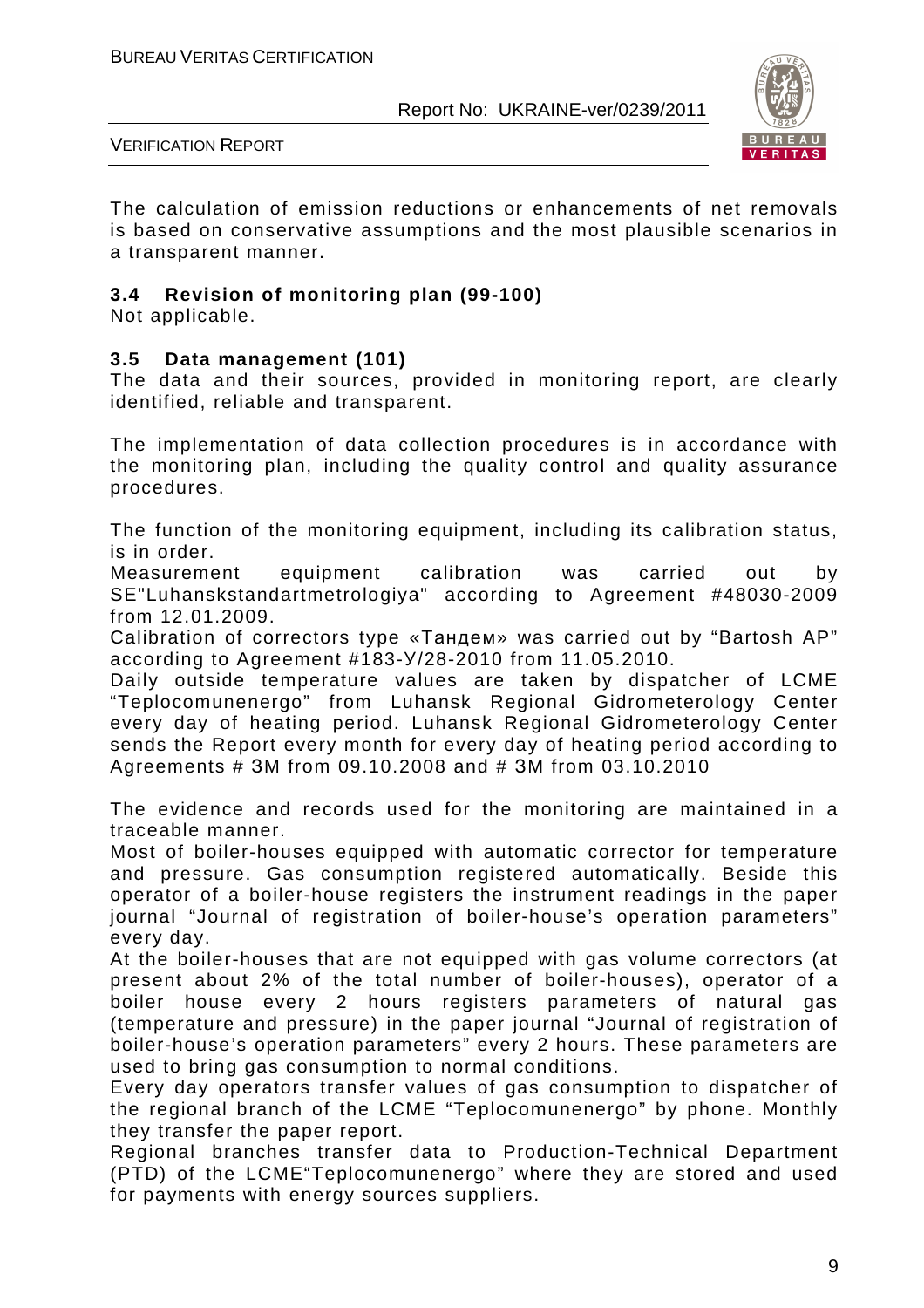

VERIFICATION REPORT

The data collection and management system for the project is in accordance with the monitoring plan.

The director of the LCME "Teplocomunenergo", Mr. Oleksiy Rusakov, appointed the responsible person, Mr. Yuriy Negrey, for the implementation and management of the monitoring process at the LCME "Teplocomunenergo". Mr. Yuriy Negrey is responsible for supervising of data collection, measurements, calibration, data recording and storage.

Dr. Dmytro Paderno, Deputy director of Institute of the Engineering Ecology, is responsible for JI-project specific baseline and monitoring methodology development.

Ms. Kateryna Korinchuk, engineer of the Institute of Engineering Ecology, is responsible for data processing.

#### **3.6 Verification regarding programmes of activities (102-110)**  Not applicable.

#### **4 VERIFICATION OPINION**

Bureau Veritas Certification has performed the 3<sup>rd</sup> periodic verification of the "Rehabilitation of the District Heating System in Luhansk City" Project in Ukraine, which applies the JI specific approach. The verification was performed on the basis of UNFCCC criteria and host country criteria and also on the criteria given to provide for consistent project operations, monitoring and reporting.

The verification consisted of the following three phases: i) desk review of the project design and the baseline and monitoring plan; ii) follow-up interviews with project stakeholders; iii) resolution of outstanding issues and the issuance of the final verification report and opinion.

The management of LCME "Teplocomunenergo" is responsible for the preparation of the GHG emissions data and the reported GHG emissions reductions of the project on the basis set out within the project Monitoring and Verification Plan indicated in the final PDD version 06. The development and maintenance of records and reporting procedures in accordance with that plan, including the calculation and determination of GHG emission reductions from the project, is the responsibility of the management of the project.

Bureau Veritas Certification verified the Project Monitoring Report version 3.0 for the reporting period as indicated below. Bureau Veritas Certification confirms that the project is implemented as planned and described in approved project design documents. Installed equipment being essential for generating emission reduction runs reliably and is calibrated appropriately. The monitoring system is in place and the project is generating GHG emission reductions.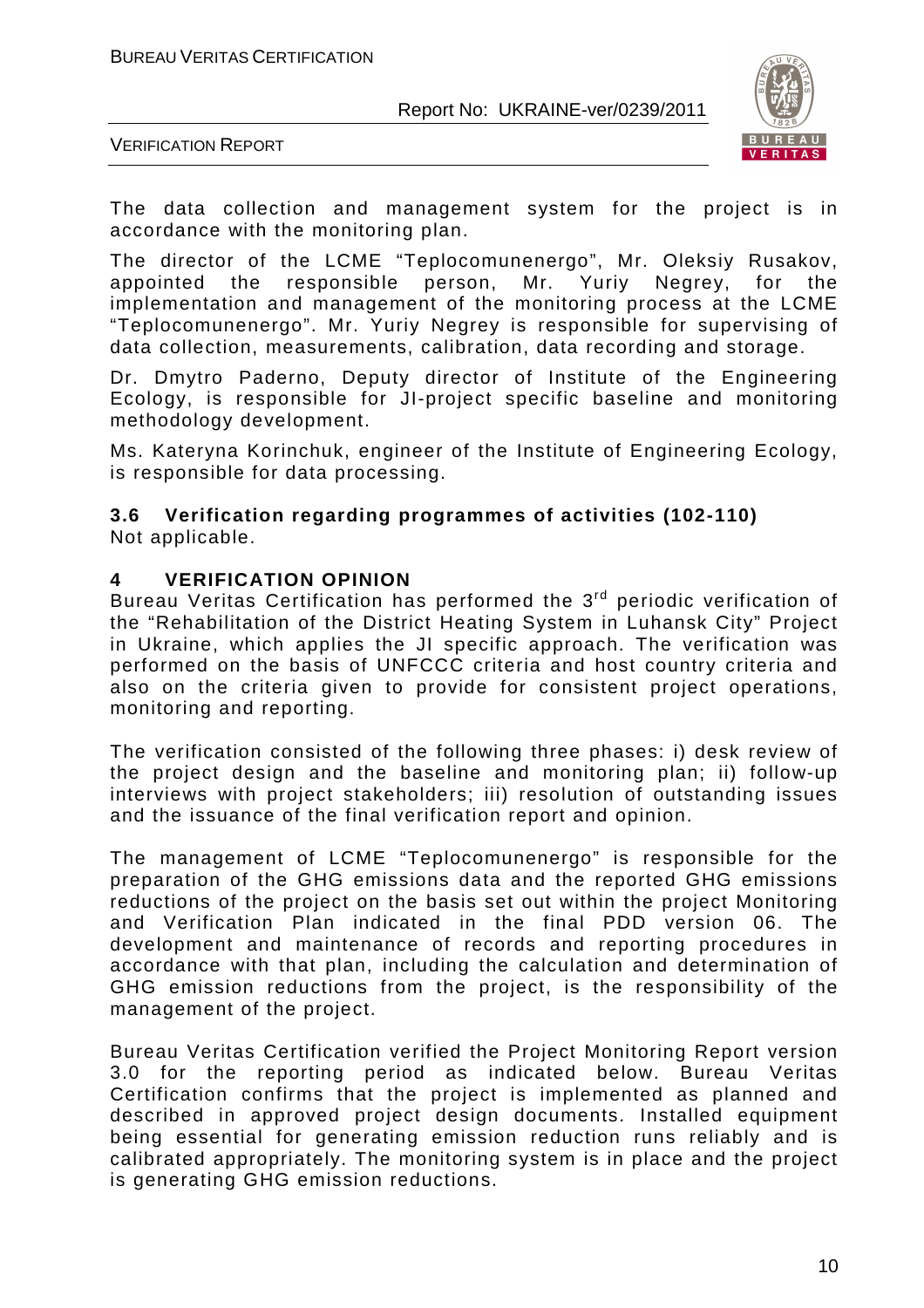

VERIFICATION REPORT

Bureau Veritas Certification can confirm that the GHG emission reduction is accurately calculated and is free of material errors, omissions, or misstatements. Our opinion relates to the project's GHG emissions and resulting GHG emissions reductions reported and related to the approved project baseline and monitoring, and its associated documents. Based on the information we have seen and evaluated, we confirm, with a reasonable level of assurance, the following statement:

Reporting period: From 01/01/2010 to 31/12/2010

| Baseline emissions         | $: 358737$ t CO2 equivalents.    |
|----------------------------|----------------------------------|
| Project emissions          | $\div$ 290161 t CO2 equivalents. |
| <b>Emission Reductions</b> | $: 68576$ $t CO2$ equivalents.   |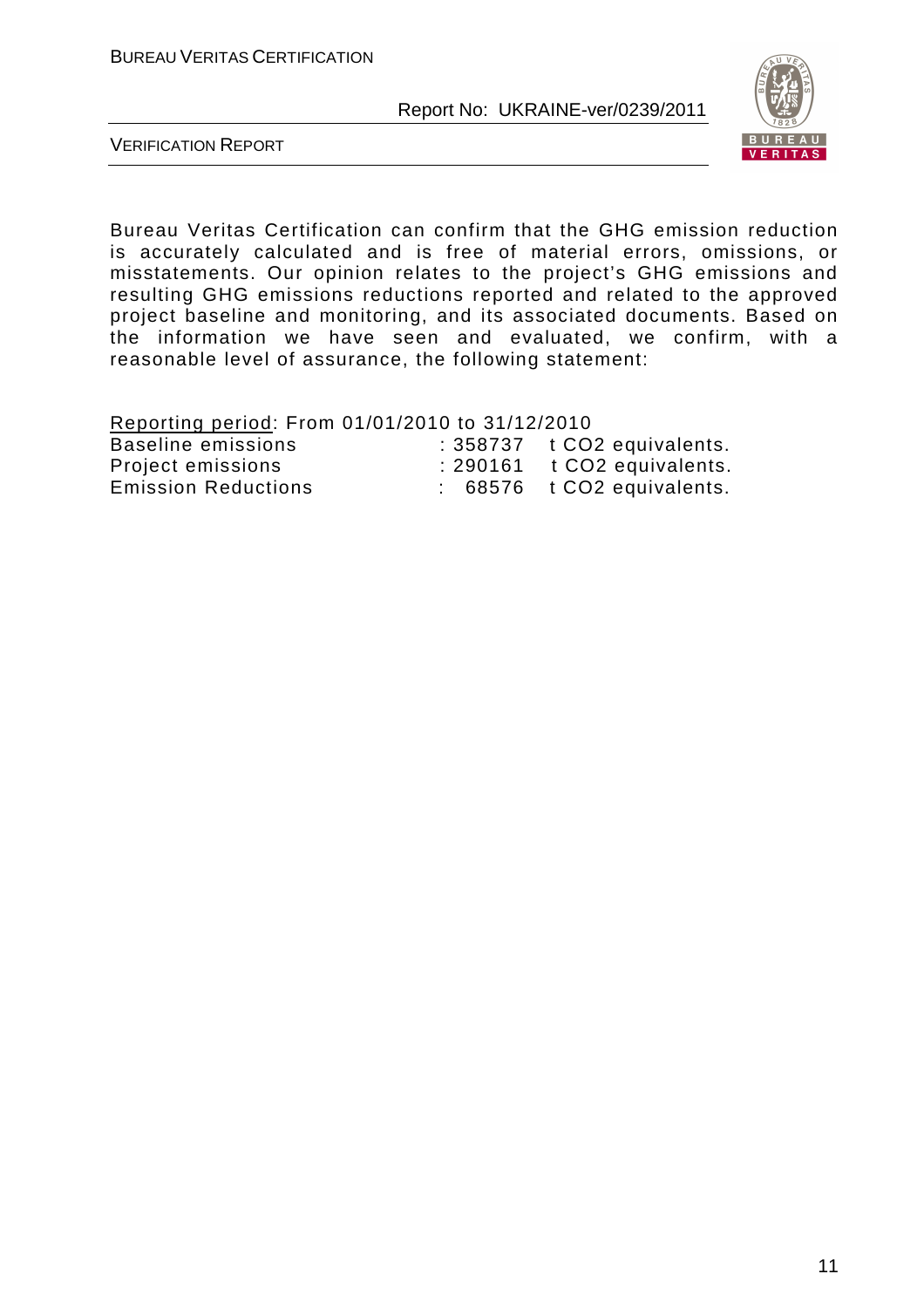

VERIFICATION REPORT

#### **5. REFERENCES**

#### **Category 1 Documents:**

Documents provided by LCME "Teplocomunenergo" that relate directly to the GHG components of the project.

- /1/ Project Design Document "Rehabilitation of the district heating system in Luhansk City" version 06 dated December 11, 2009
- /2/ Monitoring Report "Rehabilitation of the district heating system in Luhansk City" version 1.0 dated 30/03/2011
- /3/ Monitoring Report "Rehabilitation of the district heating system in Luhansk City" version 2.0 dated 11/04/2011
- /4/ Monitoring Report "Rehabilitation of the district heating system in Luhansk City" version 3.0 dated 18/05/2011
- /5/ ERU's calculation model Exel file "Annex\_2-5\_MR3\_Lug-10\_v01 s"
- /6/ ERU's calculation model Exel file "Annex\_2-5\_MR3\_Lug-10\_v02"
- /7/ ERU's calculation model Exel file "Annex\_2-5\_MR3\_Lug-10\_v03"
- /8/ Determination and Verification Manual, version 01.
- /9/ Letter of Approval of Netherlands Ministry of Economic Affairs #2010JI02, dated 03/03/2010
- /10/ Letter of Approval of National Environmental Agency of Ukraine #365/27/03, dated 16/04/2010

#### **Category 2 Documents:**

Background documents related to the design and/or methodologies employed in the design or other reference documents.

| $\overline{1}$ | Feeding pumps Grundfoss, boiler house Brativ Mahovih str. 2 |
|----------------|-------------------------------------------------------------|
| $\overline{2}$ | <b>Frequency converter Grundfoss</b>                        |
| $\overline{3}$ | <b>Frequency converter Grundfoss</b>                        |
| $\overline{4}$ | Electric meter CA4-U678 зав. № 971245                       |
| 5              | Gas meter #80261                                            |
| 6              | Gas volume corrector "Tamdem"                               |
| $\overline{7}$ | Entrance to boiler house at Brativ Mahovih str. 2           |
| 8              | Entrance to boiler house at Brativ Mahovih str. 2           |
| 9              | Boiler #2 KOLVI reg. № 4167                                 |
| 10             | Boiler #2 parameter chart                                   |
| 11             | Boiler #1 KOLVI reg. № 4166                                 |
| 12             | Boiler #1 parameter chart                                   |
| 13             | Boiler #1 KOLVI                                             |
| 14             | <b>Feeding pumps Grundfoss</b>                              |
| 15             | Pump driver Grundfoss                                       |
| 16             | <b>Frequency converter Grundfoss</b>                        |
| 17             | Water-level raising unit                                    |
| 18             | Gas meter                                                   |
| 19             | Electric meter #1 Mercury 230 with calibration mark         |
| 20             | Electric meter #2Mercury 230 with calibration mark          |
| 21             | Heat meter SVTU-10M                                         |
| 22             | Heat meter SVTU-10M                                         |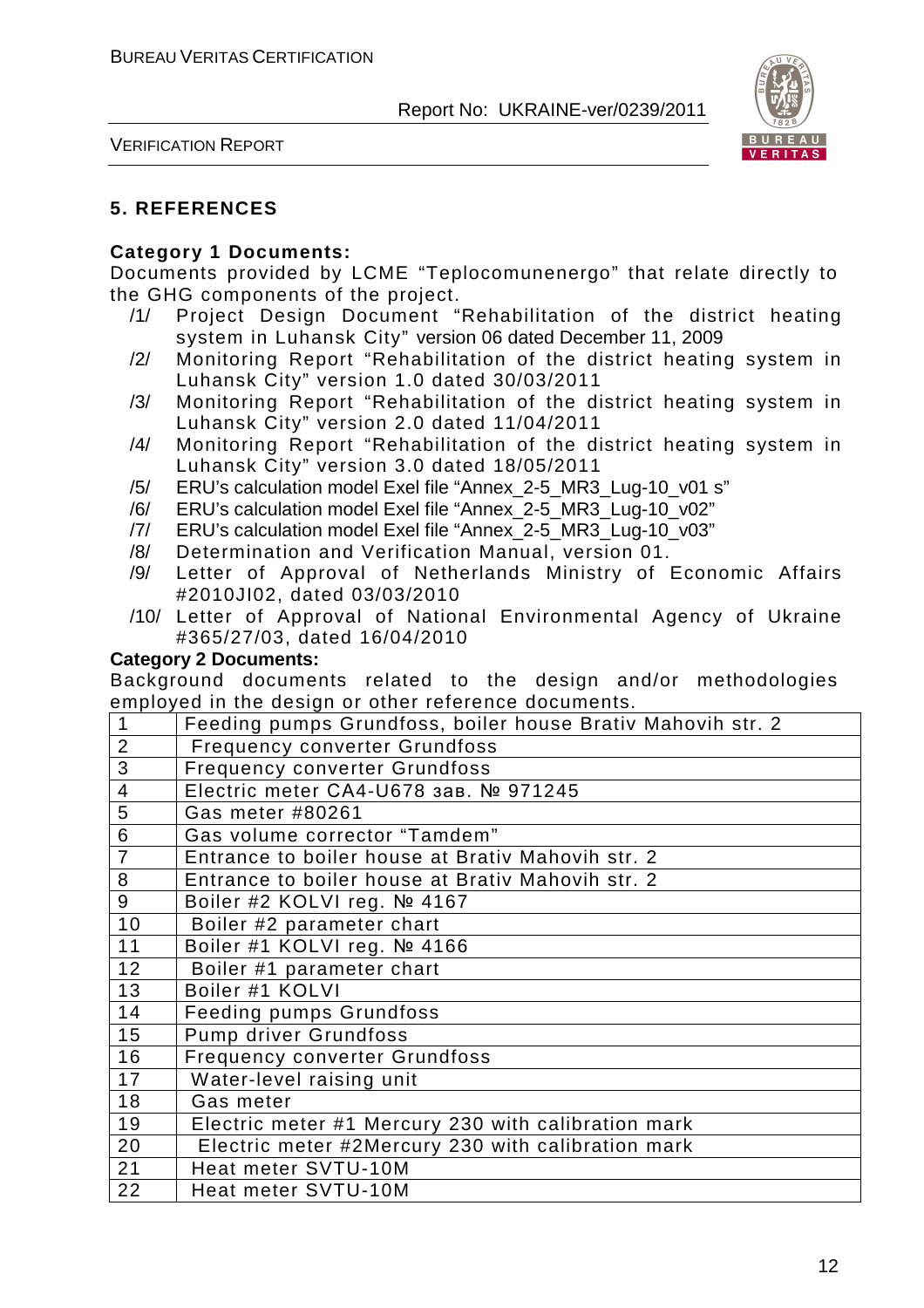

| 23              | Installation of heat meter SVTU-10M                            |
|-----------------|----------------------------------------------------------------|
| 24              | Installation of heat meter SVTU-10M with calibration mark      |
| 25              | Dy filters                                                     |
| 26              | Entrance to boiler house Tzupova str. 5                        |
| 27              | <b>Feeding pumps Grundfoss</b>                                 |
| 28              | Feed water pump drive frequency converter of                   |
| 29              | <b>Electric meters</b>                                         |
| 30              | Electric meter CP4Y-673M #199137, input #1                     |
| 31              | Electric meter CP4Y-673M #662202, input #1                     |
| 32              | Gas meter with calibration mark                                |
| 33              | Gas corrector with calibration mark                            |
| 34              | Gas meter                                                      |
| 35              | New burners                                                    |
| 36              | New burners control panel                                      |
| $\overline{37}$ | Boiler TFM-8 №6580 with new burners                            |
| 38              | Boiler TFM-8 №6371 with new burners                            |
| 39              | Gas volume meter OE-22ДМ                                       |
| 40              | Power source of counter OE-22ДМ                                |
| 41              | Gas meter with calibration mark                                |
| 42              | Gas meter installation                                         |
| 43              | Electric meter SL7000 № 53043802                               |
| 44              | Electric meter SL7000 № 53043802                               |
| 45              | Feed water pump frequency converter                            |
| 46              | Feed water pump frequency converter and input panel            |
| 47              | Salt pump electric engine frequency converter                  |
| 48              | Exhauster #1 frequency converter                               |
| 49              | Exhauster #2 frequency converter                               |
| 50              | Fan #2 frequency converter                                     |
| 51              | Frequency converter input panel                                |
| 52              | Exhauster #3 frequency converter and input panel               |
| 53              | Exhauster #4 frequency converter and input panel               |
| $\overline{54}$ | Frequency converters and input panel                           |
| 55              | Entrance to boiler house 1 Liniya 8-v                          |
| 56              | Net pumps TP-100-480/2                                         |
| 57              | Circulating pump electric drive                                |
| 58              | Gas meter #37797 with volume corrector                         |
| 59              | Active electric energy meter CA4Y-И672M # 678443               |
| 60              | Entrance to boiler house Sovetskaya str. 73b                   |
| 61              | Frequency converter of exhauster #6                            |
| 62              | Frequency converter and input panel of fan #6                  |
| 63              | Frequency converters and input panels of exhauster and fan ##7 |
| 64              | Frequency converter and input panel of fan #5                  |
| 65              | Exhauster and fan##4 frequency converters and input panels     |
| 66              | Condensers installation #1 panel                               |
| 67              | Condensers installation #2 panel                               |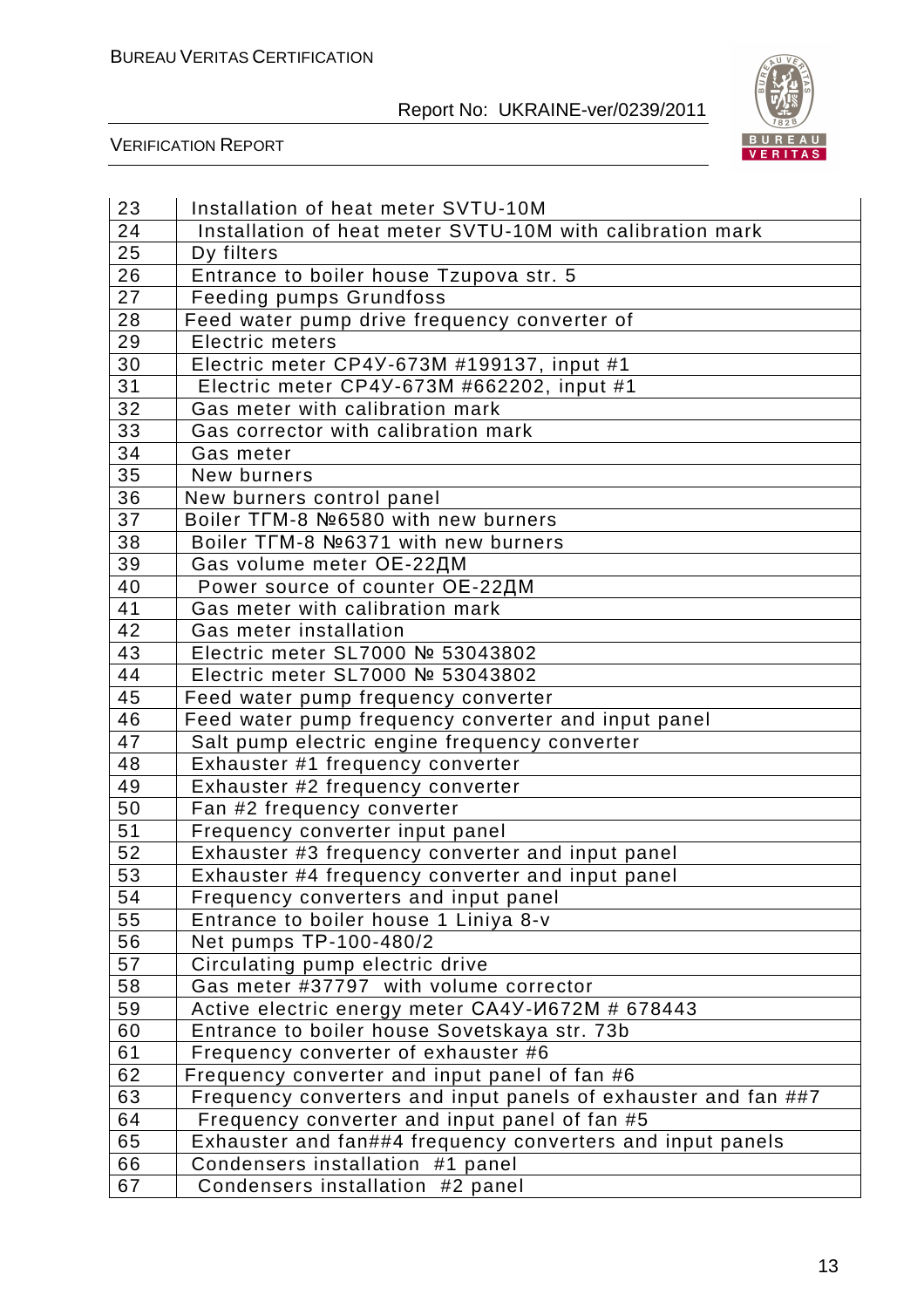

| 68  | Condensers installation work instruction                          |
|-----|-------------------------------------------------------------------|
| 69  | Active energy meters # 830571 and #286857                         |
| 70  | Reactive energy meters #164532 and # 951077                       |
| 71  | Gas volume counter ОЕ-22ДМ #30272                                 |
| 72  | Power source of counter OE-22ДМ                                   |
| 73  | Entrance to boiler house at Shevchenko block                      |
| 74  | Feed water pumps electric engines frequency converters ##1,2,3    |
| 75  | Exhausters electric motors frequency converters #1,2,3            |
| 76  | Input panels, pumps electric drive #1,2,3                         |
| 77  | Exhauster #4 and fan #4 electric engines frequency converters     |
| 78  | Fan #5 electric engines frequency converter                       |
| 79  | Gas volume counter OE-22ДМ                                        |
| 80  | Power source of counter OE-22ДМ                                   |
| 81  | Gas meter                                                         |
| 82  | Gas corrector thermometer                                         |
| 83  | Electric metering panels                                          |
| 84  | Electric meter SL7000 №53026571                                   |
| 85  | Electric meter SL7000 №53026538                                   |
|     | to boiler house 50 years anniversary of Luhansk<br>Entrance       |
| 86  | defensive                                                         |
| 87  | Exhauster #3 electric engines frequency converter and input panel |
| 88  | Exhauster #2 electric engines frequency converter and input panel |
| 89  | Exhauster #1 electric engines frequency converter and input panel |
| 90  | Gas volume counter OE-22ДМ                                        |
| 91  | Power source of counter OE-22ДМ                                   |
| 92  | Gas meter                                                         |
| 93  | Gas meter                                                         |
| 94  | Electric meter #53078988                                          |
| 95  | Electric meter #53078969                                          |
| 96  | Reactive power controller                                         |
| 97  | Entrance to boiler house Sosiury 2                                |
| 98  | Plate heat exchanger Alfa Laval M6-MFG                            |
| 99  | Plate heat exchanger Alfa Laval M6-MFG                            |
| 100 | Gas meter #12155                                                  |
| 101 | Gas volume counter OE-22ДМ                                        |
| 102 | Power source of counter OE-22ДМ                                   |
| 103 | Electric meter #088063                                            |
| 104 | Entrance to Zapadnaia boiler house                                |
| 105 | Boiler NTBM-30M, № 7234                                           |
| 106 | Frequency converter #34449                                        |
| 107 | Frequency converter #34450                                        |
| 108 | Exhausters frequency converters                                   |
| 109 | Gas volume counter OE-22ДМ Power source of counter OE-22ДМ        |
| 110 | Exhausters input panels                                           |
| 111 | Exhausters input panels                                           |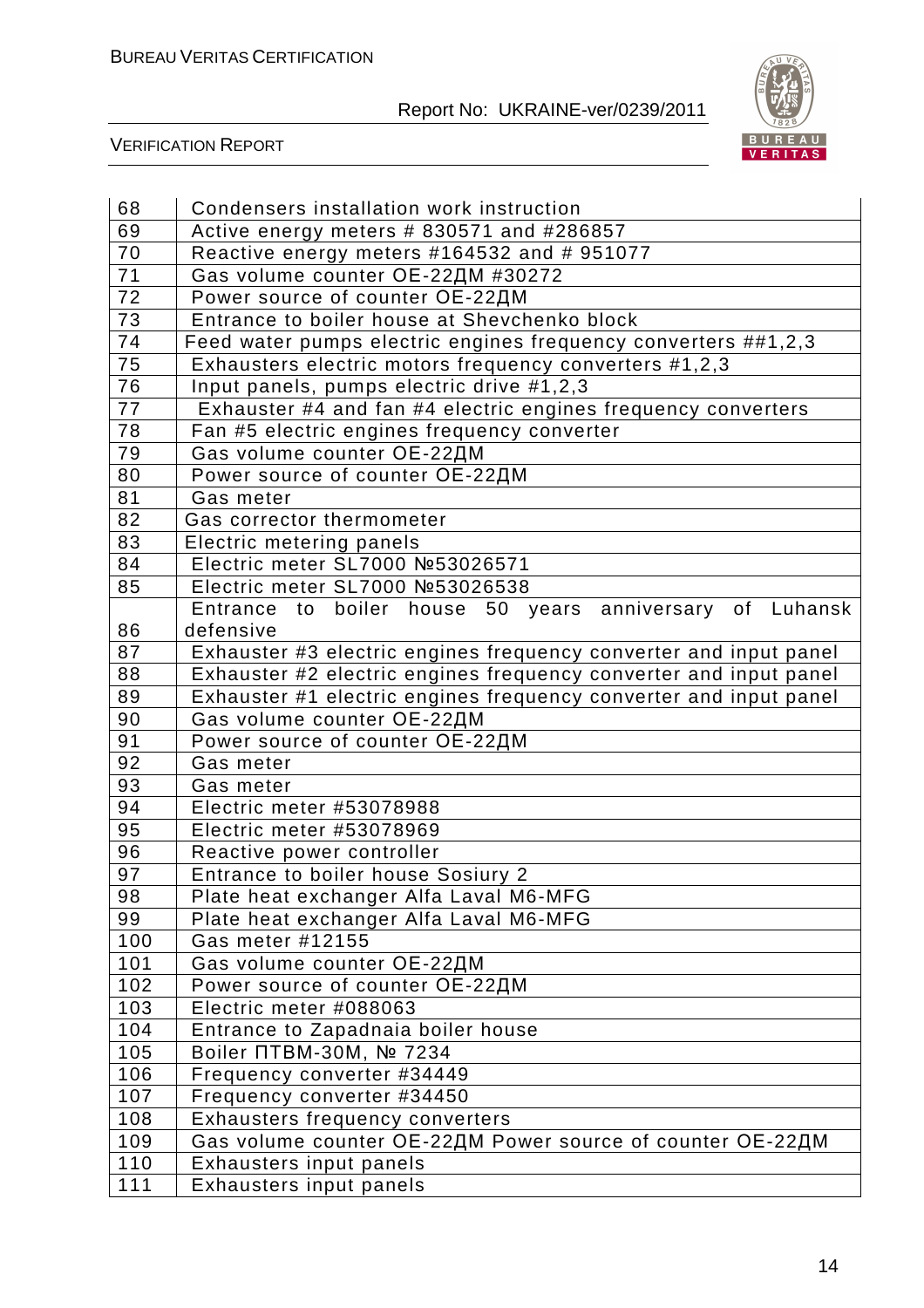

| 112              | Electric power meter № 43642                                   |
|------------------|----------------------------------------------------------------|
| 113              | Calibration meter-calculator $\Box M$ -3B certificate          |
| 114              | Calibration meter-calculator ДМ 3583М #2575 certificate        |
| 115              | Calibration meter-calculator ДМ 3583M №2728 certificate        |
| 116              | Calibration meter-calculator ДМ 3583М № 2569 certificate       |
| $\overline{117}$ | Calibration meter-calculator ДМ 3583М № 1473 certificate       |
| 118              | Calibration meter-calculator ДМ 3583М, № 2583 certificate      |
| 119              | Electronic bridge KCM2-028 № 1062729 passport                  |
| 120              | Electronic bridge KCM2-038 № 3020431 passport                  |
| 121              | Technical manometer MTC 711, №7917 passport                    |
| 122              | Technical manometer MTC 711, Nº9831 passport                   |
| 123              | Technical manometer MTC 711, Nº8739 passport                   |
| 124              | Technical manometer MTC 711, №6453 passport                    |
| 125              | Technical manometer MTC 711, №0714 passport                    |
|                  | Gas corrector OE-22ЛA № 0782 calibration and acceptance        |
| 126              | certificate                                                    |
| 127              | Gas meter PF-K-250-01-0,1-r-5Ex №6976 passport                 |
| 128              | Gas meter GMS-640 Nº023727 passport                            |
| 129              | Gas meter PFK-100 passport                                     |
| 130              | Corrector OE-VPT № 18510 calibration certificate               |
| 131              | Corrector OE-VPT № 18510 calibration certificate               |
| 132              | Gas meter PFK-1000-1/30 №1267 passport                         |
| 133              | Gas meter PFK-1000-1/30 №1267 passport                         |
| 134              | Corrector OE-VPT № 28631 passport and calibration certificate  |
| 135              | Corrector OE-VPT № 28631 passport and calibration certificate  |
| 136              | Corrector OE-VPT № 6209 passport and calibration certificate   |
| 137              | Corrector OE-VPT № 6209 passport and calibration certificate   |
| 138              | Corrector OE-VPT № 27487 passport and calibration certificate  |
| 139              | Corrector ОЕ-22ДМ № 0346 passport                              |
| 140              | Corrector ОЕ-22ДМ № 0346 accepting and calibration certificate |
|                  | Corrector OE-22ДM № 0346 based measuring device accepting and  |
| 141              | calibration certificate                                        |
| 142              | Corrector ОЕ-22ДМ № 0344 passport                              |
| 143              | Corrector OE-22ДМ № 0344 accepting and calibration certificate |
|                  | Corrector OE-22ДM № 0344 based measuring device accepting and  |
| 144              | calibration certificate                                        |
| 145              | Corrector ОЕ-22ДМ № 0343 passport                              |
| 146              | Corrector ОЕ-22ДМ № 0343 accepting and calibration certificate |
|                  | Corrector OE-22ДM № 0343 based measuring device accepting and  |
| 147              | calibration certificate                                        |
| 148              | Corrector ОЕ-22ДМ № 0427 passport                              |
| 149              | Corrector OE-22ДM № 0427 accepting and calibration certificate |
|                  | Corrector OE-22ДM № 0427 based measuring device accepting and  |
| 150              | calibration certificate                                        |
| 151              | Supplying heat energy contract № 809 on 1.11.08                |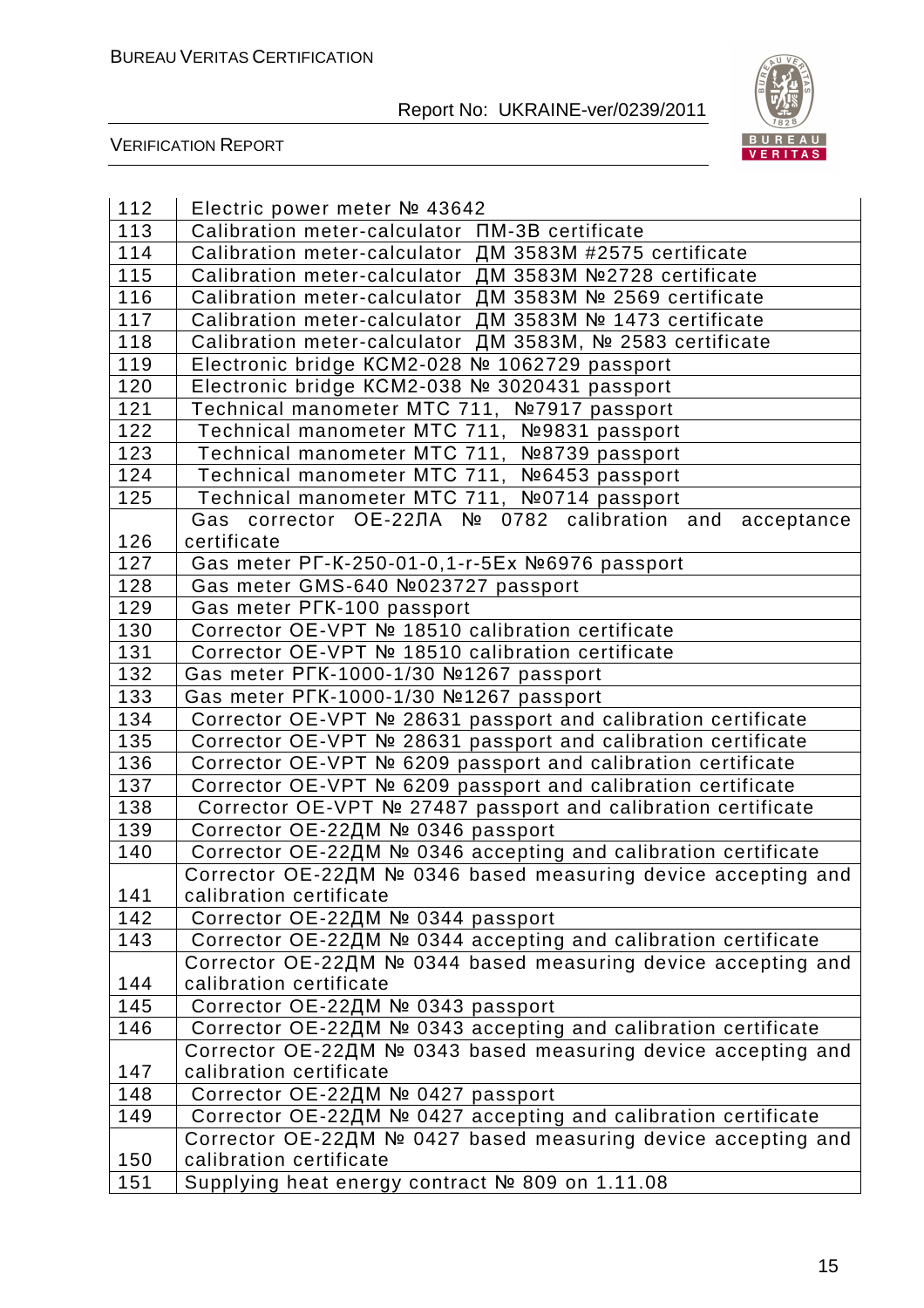

| 152 | Supplying heat energy contract № 809 on 1.11.08              |
|-----|--------------------------------------------------------------|
| 153 | Supplying heat energy contract № 809 on 1.11.08              |
| 154 | Supplying heat energy contract № 577 on 20.11.08             |
| 155 | Supplying heat energy contract № 577 on 20.11.08             |
| 156 | Supplying heat energy contract № 577 on 20.11.08             |
| 157 | Supplying heat energy contract № 536 on 1.12.07              |
| 158 | Supplying heat energy contract № 536 on 1.12.07              |
| 159 | Supplying heat energy contract № 536 on 1.12.07              |
| 160 | Supplying heat energy contract № 259 on 23.11.09             |
| 161 | Supplying heat energy contract № 259 on 23.11.09             |
| 162 | Supplying heat energy contract № 259 on 23.11.09             |
| 163 | Supplying heat energy contract № 259 on 23.11.09             |
| 164 | Supplying heat energy contract № 259 on 21.11.08             |
| 165 | Supplying heat energy contract № 259 on 21.11.08             |
| 166 | Supplying heat energy contract № 1072 on 1.11.10             |
| 167 | Supplying heat energy contract № 1072 on 1.11.10             |
| 168 | Supplying heat energy contract № 1072 on 1.11.10             |
| 169 | Supplying heat energy contract № 975 on 1.05.10              |
| 170 | Supplying heat energy contract № 975 on 1.05.10              |
| 171 | Supplying heat energy contract № 975 on 1.05.10              |
| 172 | Supplying heat energy contract № 983 on 21.04.10             |
| 173 | Supplying heat energy contract № 983 on 21.04.10             |
| 174 | Supplying heat energy contract № 983 on 21.04.10             |
| 175 | Supplying heat energy contract № 983 on 21.04.10             |
| 176 | Supplying heat energy contract № 282 on 18.05.10             |
| 177 | Supplying heat energy contract № 282 on 18.05.10             |
| 178 | Supplying heat energy contract № 282 on 18.05.10             |
| 179 | Supplying heat energy contract № 282 on 18.05.10             |
| 180 | Supplying heat energy contract № 697 on 09.10.07             |
| 181 | Supplying heat energy contract № 697 on 09.10.07             |
| 182 | Supplying heat energy contract № 697 on 09.10.07             |
| 183 | Supplying heat energy contract № 697 on 09.10.07             |
| 184 | Supplying heat energy contract № 1228 on 12.11.07            |
| 185 | Supplying heat energy contract № 1228 on 12.11.07            |
| 186 | Supplying heat energy contract № 1228 on 12.11.07            |
| 187 | Supplying heat energy contract № 1228 on 12.11.07            |
| 188 | Supplying heat energy contract № 251 on 25.11.09             |
| 189 | Supplying heat energy contract № 251 on 25.11.09             |
| 190 | Supplying heat energy contract № 251 on 25.11.09             |
| 191 | Supplying heat energy contract № 365 on 15.10.09             |
| 192 | Supplying heat energy contract № 365 on 15.10.09             |
| 193 | Supplying heat energy contract № 365 on 15.10.09             |
| 194 | Supplying heat energy contract № 365 on 15.10.09             |
|     | Commissioning statement and calibration certificate on EMCAS |
| 195 | 49N7.230508, installed at Volodarskogo str. boiler house     |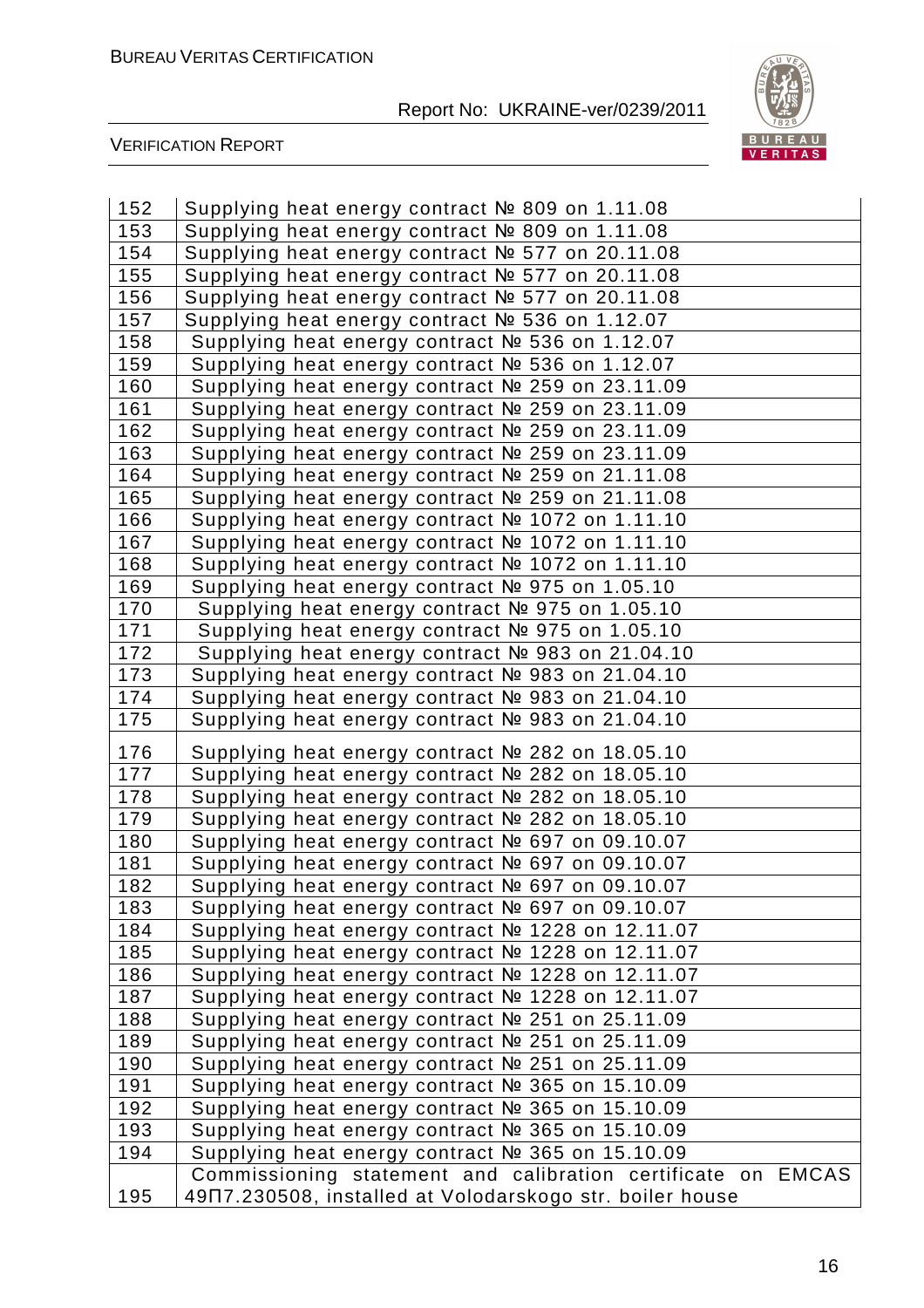

| 196        | Commissioning statement and calibration certificate on EMCAS<br>$49\Pi2.230508$ , installed at $4th$ Donetska boiler house |
|------------|----------------------------------------------------------------------------------------------------------------------------|
| 197        | on EMCAS<br>Commissioning statement and calibration certificate                                                            |
|            | 03.08109, installed at Shevchenko quarter boiler house<br>Commissioning statement and calibration certificate on EMCAS     |
| 198        | 49N4.230508, installed at Zakhidna boiler house                                                                            |
|            | Commissioning statement and calibration certificate on EMCAS                                                               |
| 199        | 49N5.230508, installed at Skhidna boiler house                                                                             |
|            | Commissioning statement and calibration certificate on EMCAS                                                               |
| 200<br>201 | $49\Pi21.230508$ , installed at $4^{\text{th}}$ Medgorodok boiler house<br>Electric energy consumption, February 2011      |
|            | Acceptance act #48-06-10 on Alfa Laval heat<br>exchangers                                                                  |
| 202        | installation                                                                                                               |
| 203        | Acceptance act #20-02-10 on burners replacement                                                                            |
| 204        | Acceptance act #48-06-10 on pumps at Artema 449b installation                                                              |
| 205        | Acceptance act #05-10-10 on burners replacement                                                                            |
| 206        | Acceptance act #17-10-10 on boilers installation                                                                           |
| 207        | Acceptance act #61-10-09 on water heaters installation                                                                     |
|            | Acceptance act on burners replacement at Volodarskogo str.                                                                 |
| 208        | boiler-house                                                                                                               |
|            | Acceptance act on burners replacement at Volodarskogo<br>str.                                                              |
| 209        | boiler-house                                                                                                               |
| 210        | Natural gas calorific value certificate December 2010                                                                      |
| 211        | Natural gas calorific value certificate November 2010                                                                      |
| 212<br>213 | Natural gas calorific value certificate October 2010                                                                       |
| 214        | Natural gas calorific value certificate September 2010<br>Natural gas calorific value certificate August 2010              |
| 215        | Natural gas calorific value certificate July 2010                                                                          |
| 216        | Natural gas calorific value certificate June 2010                                                                          |
| 217        | Natural gas calorific value certificate May 2010                                                                           |
| 218        | Natural gas calorific value certificate April 2010                                                                         |
| 219        | Natural gas calorific value certificate March 2010                                                                         |
| 220        | Natural gas calorific value certificate February 2010                                                                      |
| 221        | Natural gas calorific value certificate January 2010                                                                       |
| 222        | Fuel coal calorific value certificate #99                                                                                  |
| 223        | Fuel coal calorific value certificate #3                                                                                   |
| 224        | Fuel coal calorific value certificate #59                                                                                  |
| 225        | Fuel coal calorific value certificate #109                                                                                 |
| 226        | Fuel coal calorific value certificate #214                                                                                 |
| 227        | Fuel coal calorific value certificate #143                                                                                 |
| 228        | Fuel coal calorific value certificate #278                                                                                 |
| 229        | Fuel coal calorific value certificate                                                                                      |
| 230        | 11mtp form 2010 year                                                                                                       |
| 231        | 2tp form 4 <sup>th</sup> quarter 2010                                                                                      |
| 232        | Luhansk city average monthly temperature, December 2010                                                                    |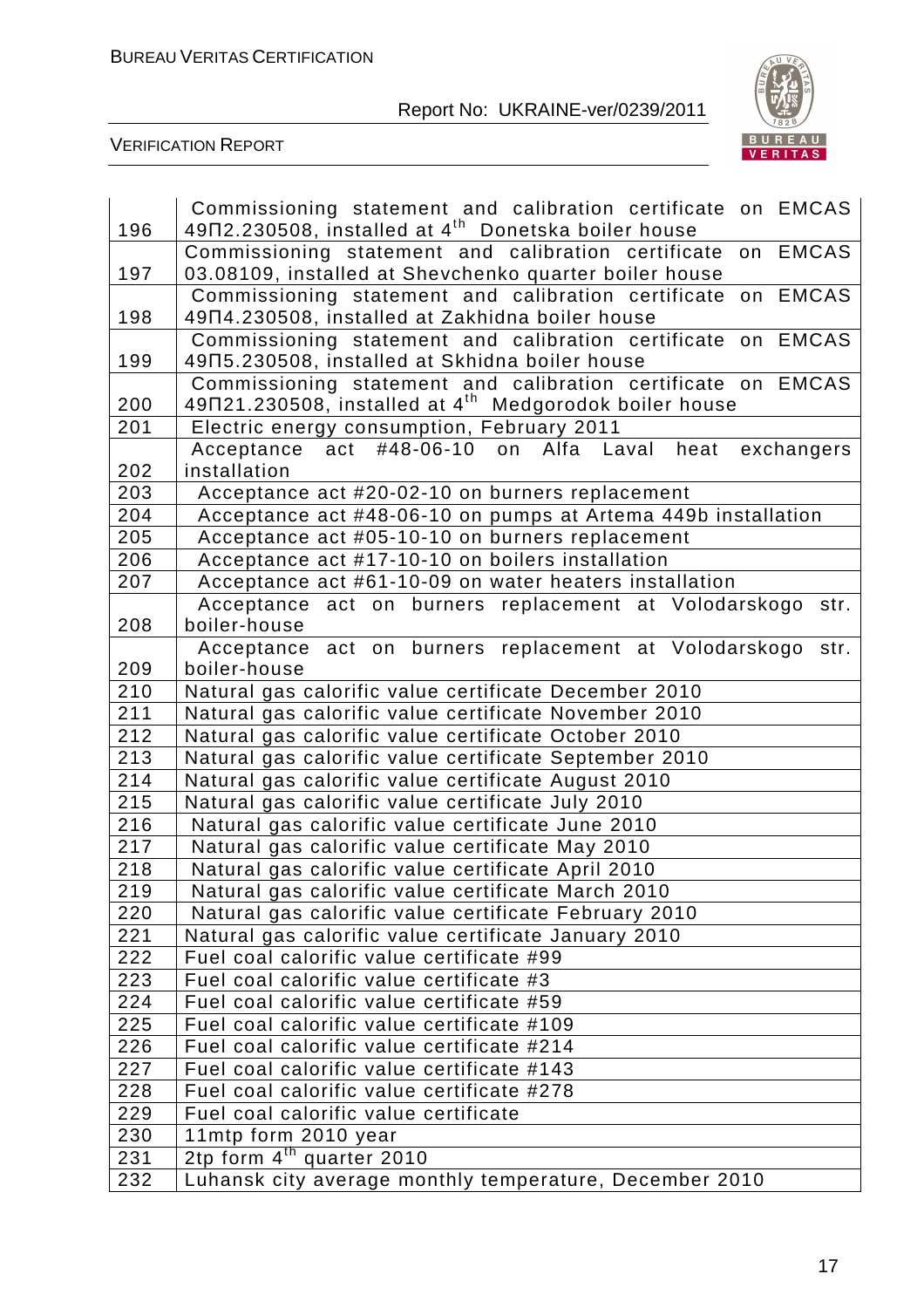

| 233 | Luhansk city average monthly temperature, November 2010                                                 |
|-----|---------------------------------------------------------------------------------------------------------|
| 234 | Luhansk city average monthly temperature, 15-30 of October 2010                                         |
| 235 | Luhansk city average monthly temperature, 1-15 April 2010                                               |
| 236 | Luhansk city average monthly temperature, March 2010                                                    |
| 237 | Luhansk city average monthly temperature, February 2010                                                 |
| 238 | Luhansk city average monthly temperature, January 2010                                                  |
|     | Executive committee of Luhansk city decision on the end of heating                                      |
| 239 | period № 76 by 31.03.10                                                                                 |
|     | Executive committee of Luhansk city decision on the begin of                                            |
| 240 | heating period № 265 by 4.10.10                                                                         |
|     | Acceptance act on installation equipment from 17.12.10 at 1 <sup>st</sup> Linia                         |
| 241 | 8a boiler-house                                                                                         |
|     | Bying-selling act on equipment from 17.12.10 at Skhidnyi quarter                                        |
| 242 | 23a boiler-house                                                                                        |
|     | Commissioning act on installation equipment from 17.12.10 at                                            |
| 243 | Skhidnyi quarter 23a boiler-house                                                                       |
|     | Commissioning act on installation equipment from 28.11.10 at                                            |
| 244 | Tsupova 5b boiler-house                                                                                 |
|     | Bying-selling act on equipment from 9.11.10 at Brativ Makhovyh 2                                        |
| 245 | boiler-house                                                                                            |
|     | Commissioning act on installation equipment from 09.11.10 at                                            |
| 246 | Brativ Makhovyh 2 boiler-house                                                                          |
| 247 | Commissioning act on installation equipment from 8.11.10 at                                             |
| 248 | Tsupova 5b boiler-house                                                                                 |
|     | Heat supply contracts register<br>installation<br>Commissioning act<br>equipment<br>at<br>quarter<br>on |
| 249 | Shevchenko boiler-house                                                                                 |
|     | installation<br>equipment<br>quarter<br>Commissioning act<br>on<br>at                                   |
| 250 | Shevchenko boiler-house                                                                                 |
|     | Commissioning act<br>installation<br>equipment<br>at<br>on<br>quarter                                   |
| 251 | Shevchenko boiler-house                                                                                 |
|     | Commissioning act on installation equipment at quarter                                                  |
| 252 | Shevchenko boiler-house                                                                                 |
|     | equipment from 5.2010<br>Commissioning act on installation<br>at                                        |
| 253 | Volodarskogo street boiler-house                                                                        |
|     | Commissioning act on installation<br>equipment from 5.2010<br>at                                        |
| 254 | Medhorodok boiler-house                                                                                 |
|     | 5.2010<br>Commissioning act on installation<br>equipment from<br>at                                     |
| 255 | "Odiah" enterprise boiler-house                                                                         |
|     | Commissioning act on installation<br>equipment from 5.2010<br>at                                        |
| 256 | "Odiah" enterprise boiler-house                                                                         |
|     | Commissioning act on installation equipment from 5.2010 at quarter                                      |
| 257 | Shevchenko boiler-house                                                                                 |
|     | Commissioning act on installation equipment from 5.2010 at quarter                                      |
| 258 | Shevchenko boiler-house                                                                                 |
| 259 | Commissioning act on installation equipment from 5.2010 at quarter                                      |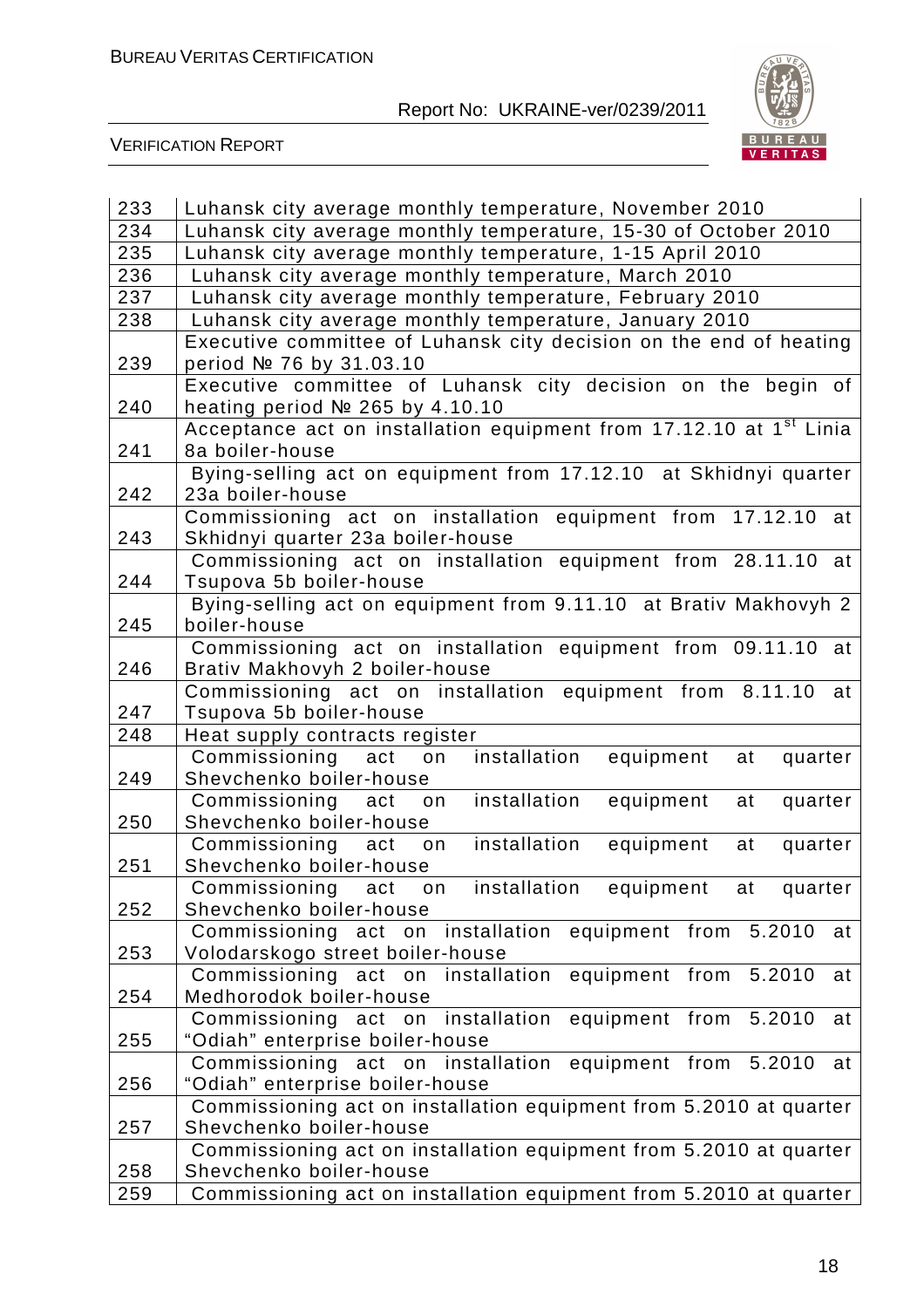

|     | Shevchenko boiler-house                                                                                           |  |  |  |  |
|-----|-------------------------------------------------------------------------------------------------------------------|--|--|--|--|
|     | Commissioning act on installation equipment from 5.2010 at quarter                                                |  |  |  |  |
| 260 | Shevchenko boiler-house                                                                                           |  |  |  |  |
| 261 | Leninskyi district hot water consumers register                                                                   |  |  |  |  |
| 262 | Kamene-Bridskyi district hot water consumers register                                                             |  |  |  |  |
| 263 | Artemivskyi district hot water consumers register                                                                 |  |  |  |  |
| 264 | Zhovtnevyi district hot water consumers register                                                                  |  |  |  |  |
| 265 | Zhovtnevyi EU fuel consumption, January 2010                                                                      |  |  |  |  |
| 266 | Schools #34,35,39 fuel consumption calculation                                                                    |  |  |  |  |
|     | School #34 boiler house heat energy production calculation,                                                       |  |  |  |  |
| 267 | January 2010                                                                                                      |  |  |  |  |
|     | boiler house heat energy production calculation,<br>School #35                                                    |  |  |  |  |
| 268 | January 2010                                                                                                      |  |  |  |  |
|     | boiler house<br>School #39<br>heat energy<br>production calculation,                                              |  |  |  |  |
| 269 | January 2010                                                                                                      |  |  |  |  |
| 270 | Zhovtnevyi EU fuel consumption, February 2010                                                                     |  |  |  |  |
|     | production calculation,<br>School #35 boiler house heat energy                                                    |  |  |  |  |
| 271 | February 2010                                                                                                     |  |  |  |  |
|     | boiler house heat energy<br>production calculation,<br>School #34                                                 |  |  |  |  |
| 272 | February 2010                                                                                                     |  |  |  |  |
|     | School #39 boiler house heat energy<br>production calculation,                                                    |  |  |  |  |
| 273 | February 2010                                                                                                     |  |  |  |  |
| 274 | Zhovtnevyi EU fuel consumption, March 2010                                                                        |  |  |  |  |
|     | School #34 boiler house heat energy production calculation, March                                                 |  |  |  |  |
| 275 | 2010                                                                                                              |  |  |  |  |
|     | School #35 boiler house heat energy production calculation, March                                                 |  |  |  |  |
| 276 | 2010                                                                                                              |  |  |  |  |
|     | School #39 boiler house heat energy production calculation, March                                                 |  |  |  |  |
| 277 | 2010                                                                                                              |  |  |  |  |
| 278 | Zhovtnevyi EU fuel consumption, April 2010                                                                        |  |  |  |  |
|     | School #35 boiler house heat energy production calculation, April                                                 |  |  |  |  |
| 279 | 2010                                                                                                              |  |  |  |  |
| 280 | School #34 boiler house heat energy production calculation, April                                                 |  |  |  |  |
|     | 2010                                                                                                              |  |  |  |  |
| 281 | School #39 boiler house heat energy production calculation, April<br>2010                                         |  |  |  |  |
| 282 |                                                                                                                   |  |  |  |  |
|     | Zhovtnevyi EU fuel consumption, October 2010<br>boiler house heat energy production calculation,<br>#34<br>School |  |  |  |  |
| 283 | October 2010                                                                                                      |  |  |  |  |
|     | boiler house heat energy production calculation,<br>School<br>#35                                                 |  |  |  |  |
| 284 | October 2010                                                                                                      |  |  |  |  |
|     | boiler<br>house heat energy production<br>School #39<br>calculation,                                              |  |  |  |  |
| 285 | October 2010                                                                                                      |  |  |  |  |
| 286 | Zhovtnevyi EU fuel consumption, November 2010                                                                     |  |  |  |  |
| 287 | Preventive maintenance                                                                                            |  |  |  |  |
| 288 | energy production calculation,<br>School<br>#39<br>boiler<br>heat<br>house                                        |  |  |  |  |
|     |                                                                                                                   |  |  |  |  |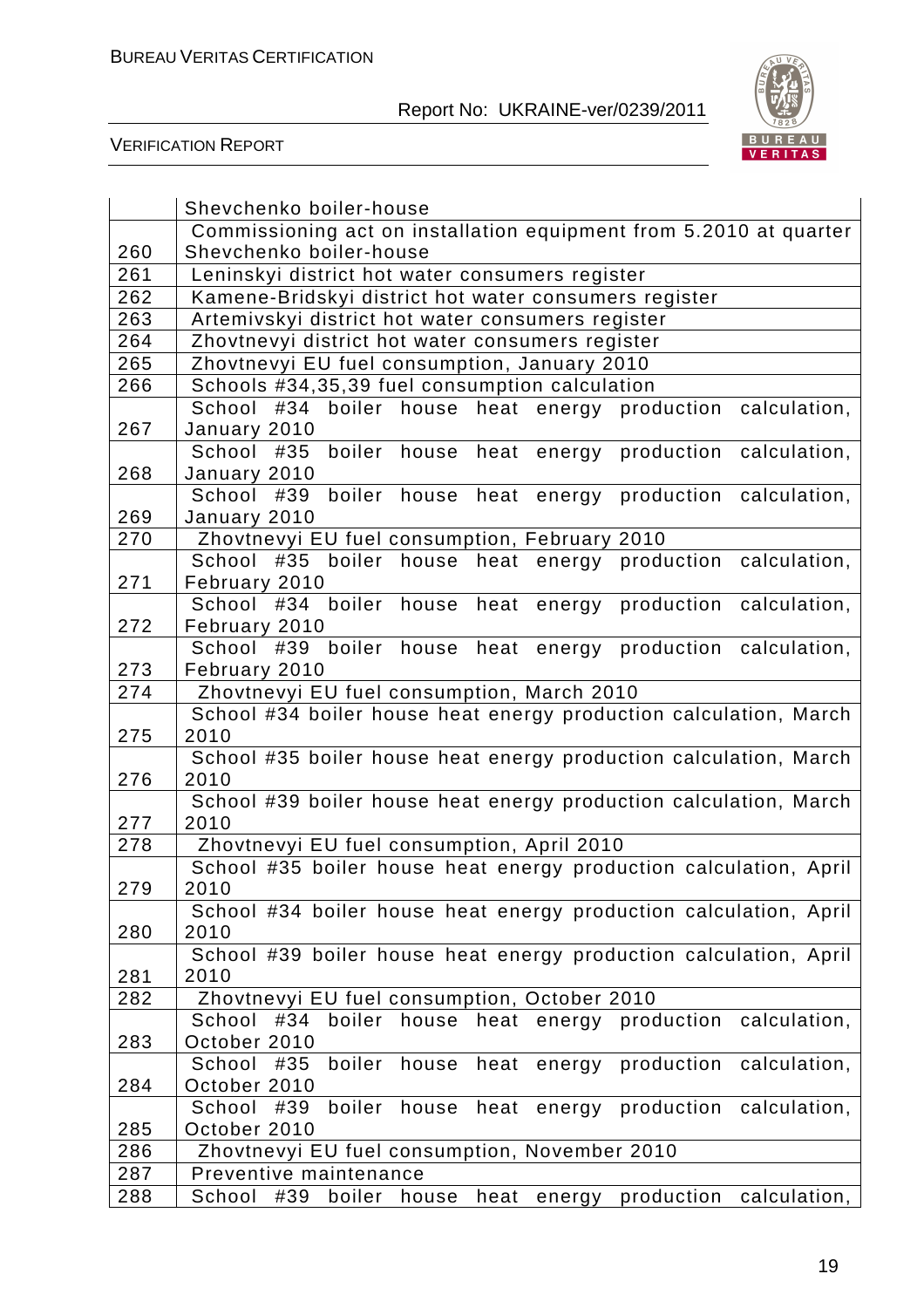

|            | November 2010                                                                                                                 |
|------------|-------------------------------------------------------------------------------------------------------------------------------|
|            | School<br>#34 boiler house<br>heat energy production calculation,                                                             |
| 289        | November 2010                                                                                                                 |
|            | School #35 boiler house heat energy production calculation,                                                                   |
| 290<br>291 | November 2010                                                                                                                 |
| 292        | Zhovtnevyi EU fuel consumption, December 2010<br>Statement on scheduled preventive repair fulfillment                         |
|            | #34 boiler house heat energy production calculation,<br>School                                                                |
| 293        | December 2010                                                                                                                 |
|            | School #34 boiler house heat energy production calculation,                                                                   |
| 294        | December 2010                                                                                                                 |
|            | School #39 boiler house<br>heat energy production calculation,                                                                |
| 295        | December 2010                                                                                                                 |
|            | Acceptance-transmitting statement on gas used for heating and<br>hot water supply and heat energy production for public       |
| 296        | establishments, January 2010                                                                                                  |
|            | Acceptance-transmitting statement on gas used for heating and                                                                 |
|            | water supply and heat energy production for<br>public<br>hot                                                                  |
| 297        | establishments, February 2010                                                                                                 |
|            | Acceptance-transmitting statement on gas used for heating and                                                                 |
|            | water supply and heat energy production for public<br>hot                                                                     |
| 298        | establishments, March 2010                                                                                                    |
|            | Acceptance-transmitting statement on gas used for heating and<br>water supply and heat energy production for<br>public<br>hot |
| 299        | establishments, April 2010                                                                                                    |
|            | Acceptance-transmitting statement on gas used for heating and                                                                 |
|            | heat energy production for public<br>water supply and<br>hot                                                                  |
| 300        | establishments, May 2010                                                                                                      |
|            | Acceptance-transmitting statement on gas used for heating and                                                                 |
|            | hot water supply and heat energy production for<br>public                                                                     |
| 301        | establishments, June 2010<br>Acceptance-transmitting statement on gas used for heating and hot                                |
|            | water supply and heat energy production for public establishments,                                                            |
| 302        | <b>July 2010</b>                                                                                                              |
|            | Acceptance-transmitting statement on gas used for heating and hot                                                             |
|            | water supply and heat energy production for public establishments,                                                            |
| 303        | August 2010                                                                                                                   |
|            | Acceptance-transmitting statement on gas used for heating and                                                                 |
|            | water supply and heat energy production for<br>public<br>hot                                                                  |
| 304        | establishments, September 2010<br>Acceptance-transmitting statement on gas used for heating and                               |
|            | water supply and heat energy production<br>for<br>public<br>hot                                                               |
| 305        | establishments, January 2010                                                                                                  |
|            | Order #85 "About changing the order ""About information archiving                                                             |
| 306        | for monitoring approval" on 25.03.11                                                                                          |
| 307        | Protocol #1 "About JI project monitoring"                                                                                     |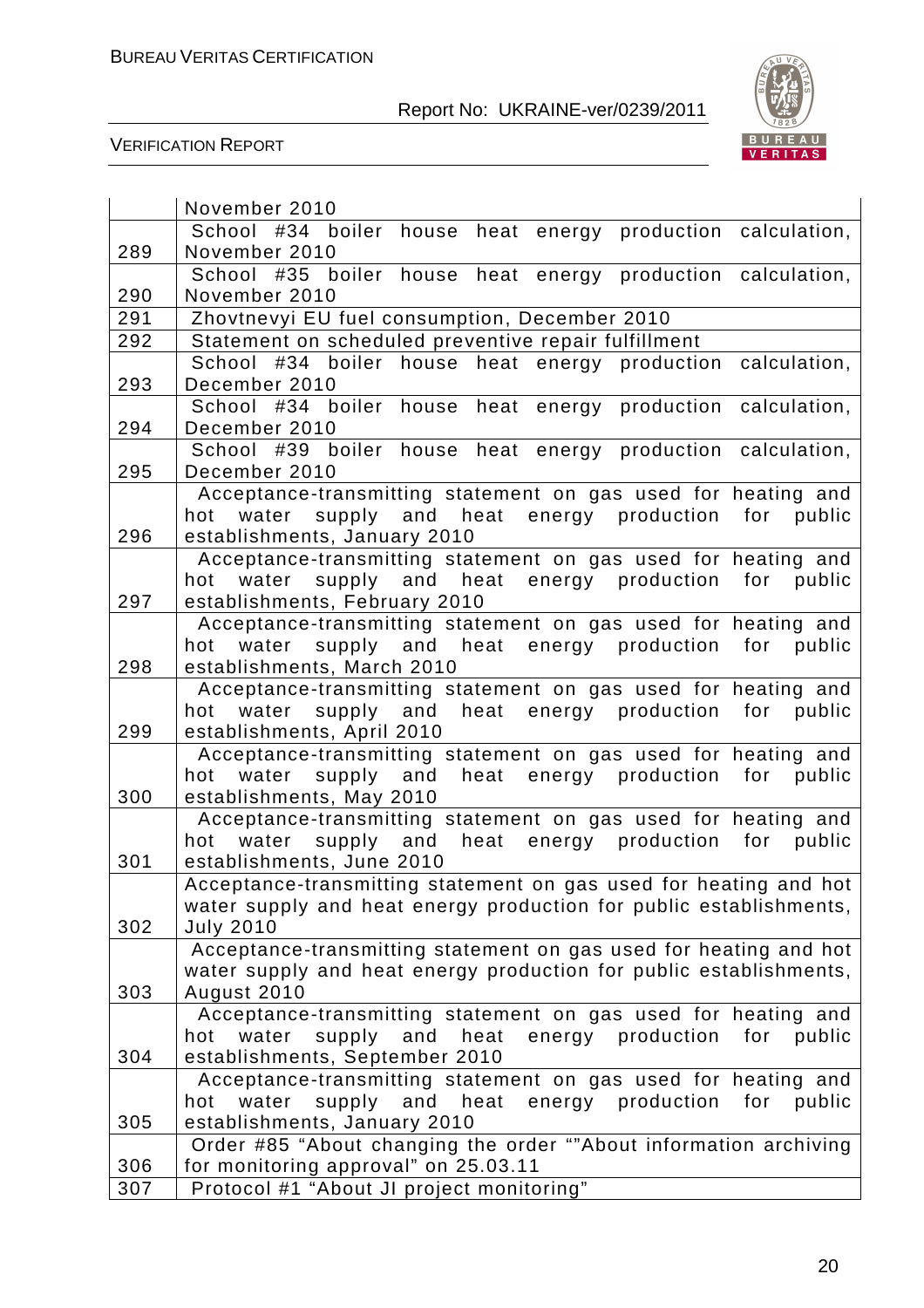

VERIFICATION REPORT

| 308 | Technical board decision on 18.01.10                                |
|-----|---------------------------------------------------------------------|
|     | Order #162 "About archiving information for monitoring approval" on |
| 309 | 25.05.10                                                            |

#### **Persons interviewed:**

List persons interviewed during the verification or persons that contributed with other information that are not included in the documents listed above.

- /1/ Yuriy Negrey Chief engineer of LCME "Teplocomunenergo"
- /2/ Eleonora Schigoleva Senior engineer of technical development group of industrial safety department of LCME "Teplocomunenergo"
- /3/ Natalia Balalaeva Chief of PTD of LCME "Teplocomunenergo"
- /4/ Oksana Konstantinenko Chief of Heat –Sale Department of LCME "Teplocomunenergo"
- /5/ Lidia Fomenko Chief of consumers Department of LCME "Teplocomunenergo"
- /6/ Andriy Ulchenko Chief of Metrology department of LCME "Teplocomunenergo
- /7/ Dmytro Paderno Deputy Director of the Institute of Engineering Ecology, Ltd
- /8/ Kateryna Korinchuk Engineer of the Institute of Engineering Ecology, Ltd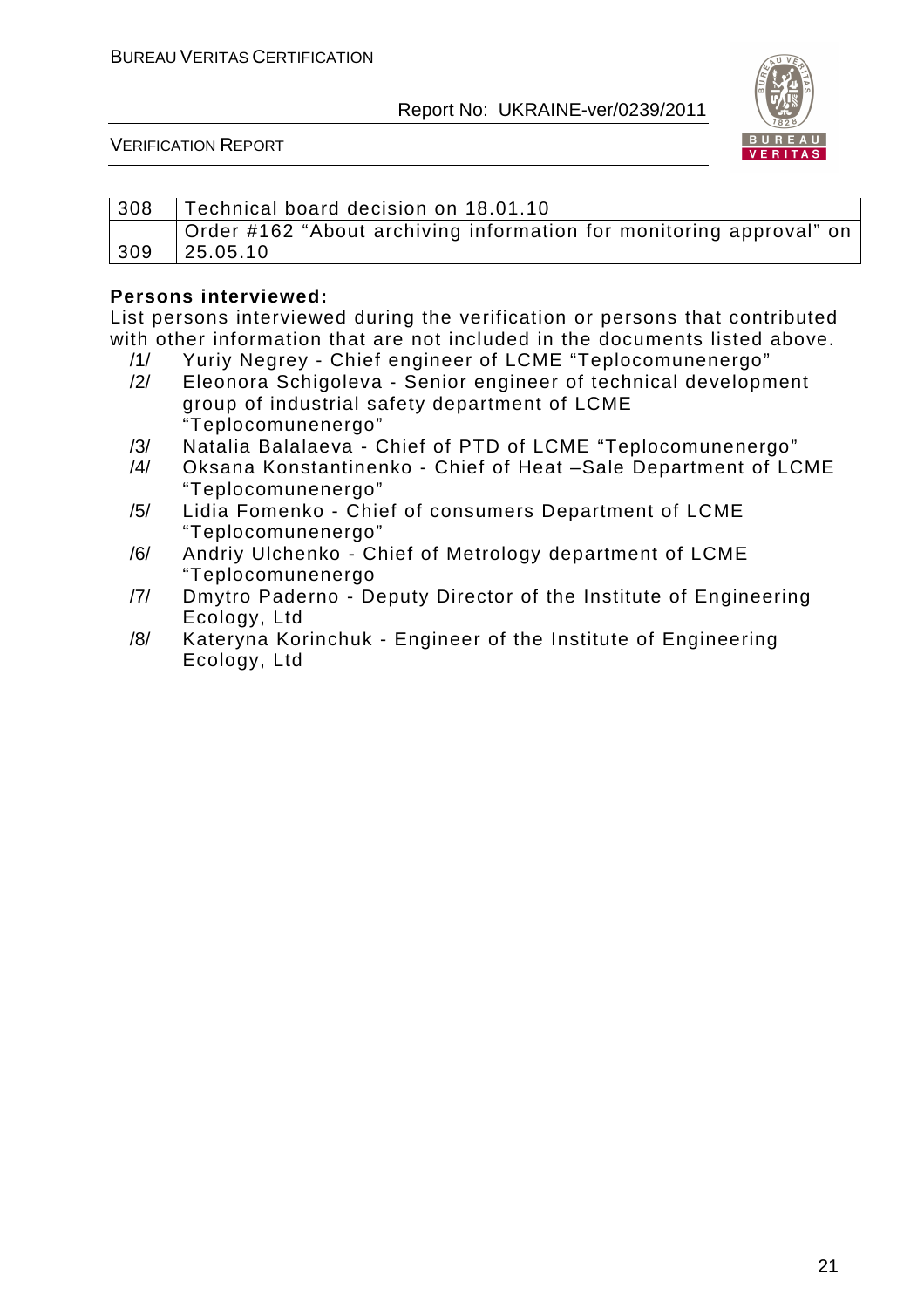

VERIFICATION REPORT

## APPENDIX A: COMPANY PROJECT VERIFICATION PROTOCOL

#### **VERIFICATION PROTOCOL**

**Check list for verification, according to the JOINT IMPLEMENTATION DETERMINATION AND VERIFICATION MANUAL (Version 01)** 

| <b>DVM</b><br><b>Paragra</b> | <b>Check Item</b>                                                                                                                                                                                                                                                                    | <b>Initial finding</b>                                                                                                                                                                                                                                                                                    | <b>Draft</b><br><b>Conclusio</b> | <b>Final</b><br><b>Conclusio</b> |
|------------------------------|--------------------------------------------------------------------------------------------------------------------------------------------------------------------------------------------------------------------------------------------------------------------------------------|-----------------------------------------------------------------------------------------------------------------------------------------------------------------------------------------------------------------------------------------------------------------------------------------------------------|----------------------------------|----------------------------------|
| ph                           |                                                                                                                                                                                                                                                                                      |                                                                                                                                                                                                                                                                                                           | $\mathsf{n}$                     | $\mathsf{n}$                     |
|                              | <b>Project approvals by Parties involved</b>                                                                                                                                                                                                                                         |                                                                                                                                                                                                                                                                                                           |                                  |                                  |
| 90                           | Has the DFPs of at least one<br>Party involved, other than the<br>host Party, issued a written<br>project approval when submitting<br>the first verification report to the<br>secretariat for publication in<br>accordance with paragraph 38 of<br>the JI guidelines, at the latest? | The project was approved by the Host<br>Party (Ukraine). The Letter of Approval<br>was issued by National Environmental<br>(#365/23/7<br>Investment Agency<br>dated<br>$16.04.2010$ ).<br>CAR #01<br>Please provide in Monitoring<br>Report<br>information about project approval by the<br>second Party. | CAR Nº01                         | OK                               |
| 91                           | Are all the written project<br>approvals by Parties involved<br>unconditional?                                                                                                                                                                                                       | The written project approvals by Parties<br>involved are unconditional                                                                                                                                                                                                                                    | <b>OK</b>                        | <b>OK</b>                        |
|                              | <b>Project implementation</b>                                                                                                                                                                                                                                                        |                                                                                                                                                                                                                                                                                                           |                                  |                                  |
| 92                           | Has the project been<br>implemented in accordance with<br>the PDD regarding which the<br>determination has been deemed<br>final and is so listed on the                                                                                                                              | The project has been implemented in accordance<br>with PDD<br>$CL$ #01<br>Please, clarify in Monitoring report difference                                                                                                                                                                                 | CL #01                           | OK                               |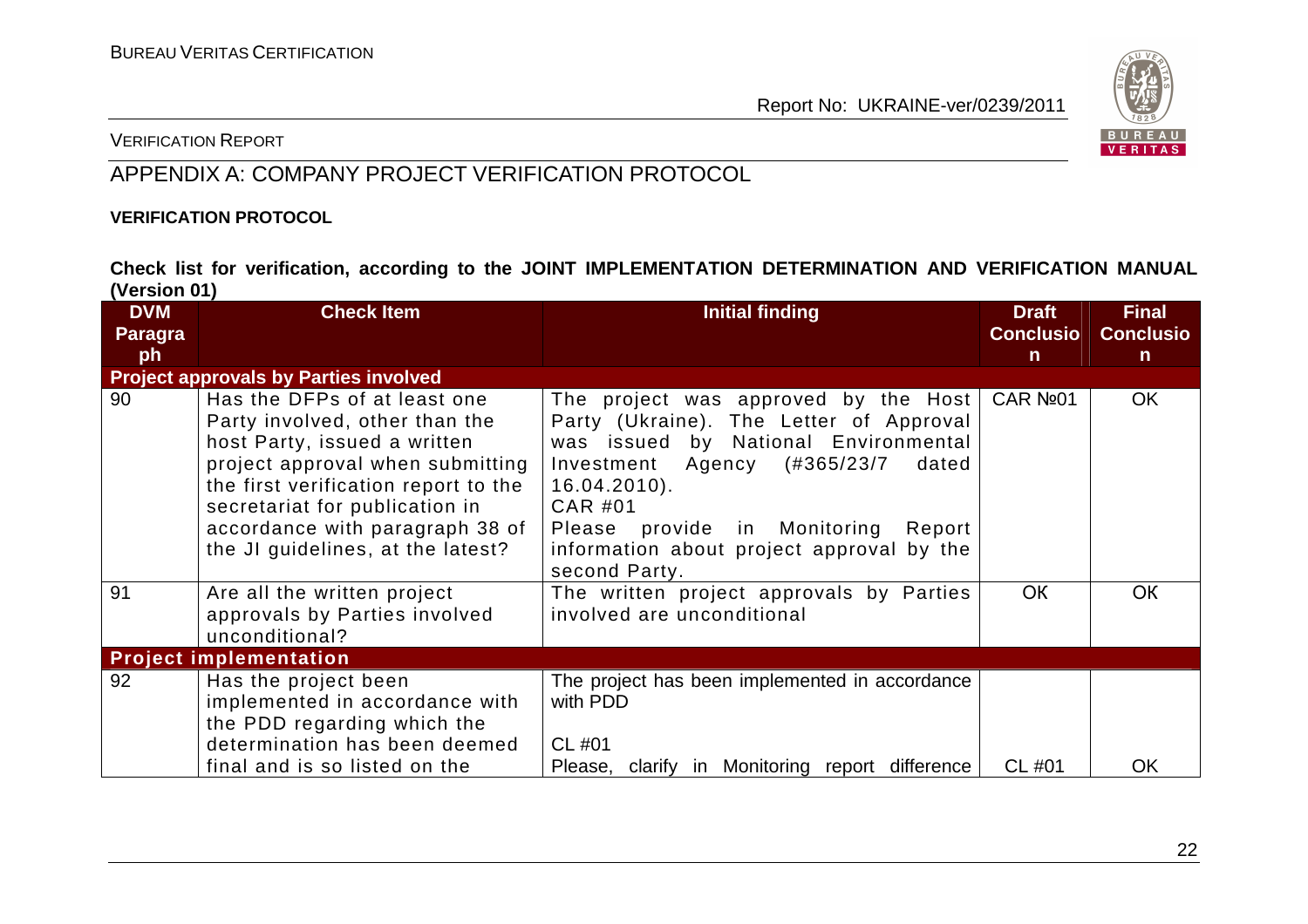VERIFICATION REPORT

Report No: UKRAINE-ver/0239/2011



#### VERITAS **DVM Check Item Initial finding Check Item Initial finding Check Item Initial finding Initial finding Initial finding Final Paragra Conclusio Conclusioph nn** UNFCCC JI website? between amount ERU's for the monitoring period in PDD and MR. CL #02  $CL \#02$  OK Please, clarify in Monitoring report difference between baseline emissions ERU's for the monitoring period in PDD and MR. 93 What is the status of operation of OK OK The project was in operation during the monitoring the project during the monitoring period. Rehabilitation of boiler-houses was period? realized mainly in accordance with project design documents. Installation of frequency converters is not finished. Installation of CHP and HSP units is delayed due to the lack of financing. **Compliance with monitoring plan**  94 Did the monitoring occur in The monitoring occurs in accordance with the OK OK accordance with the monitoring monitoring plan included in PDD regarding which plan included in the PDD the determination has been deemed final and is so regarding which the listed on the UNFCCC JI website determination has been deemed final and is so listed on the UNFCCC JI website?  $95$  (a) For calculating the emission All key factors influencing the baseline emissions OK OK reductions or enhancements of or net removals and the activity level of the project net removals, were key factors, and the emissions or removals as well as risks e.g. those listed in 23 (b) (i)-(vii) associated with the project were taken into above, influencing the baseline account, as appropriate for calculating the emissions or net removals and emission reductions or enhancements of net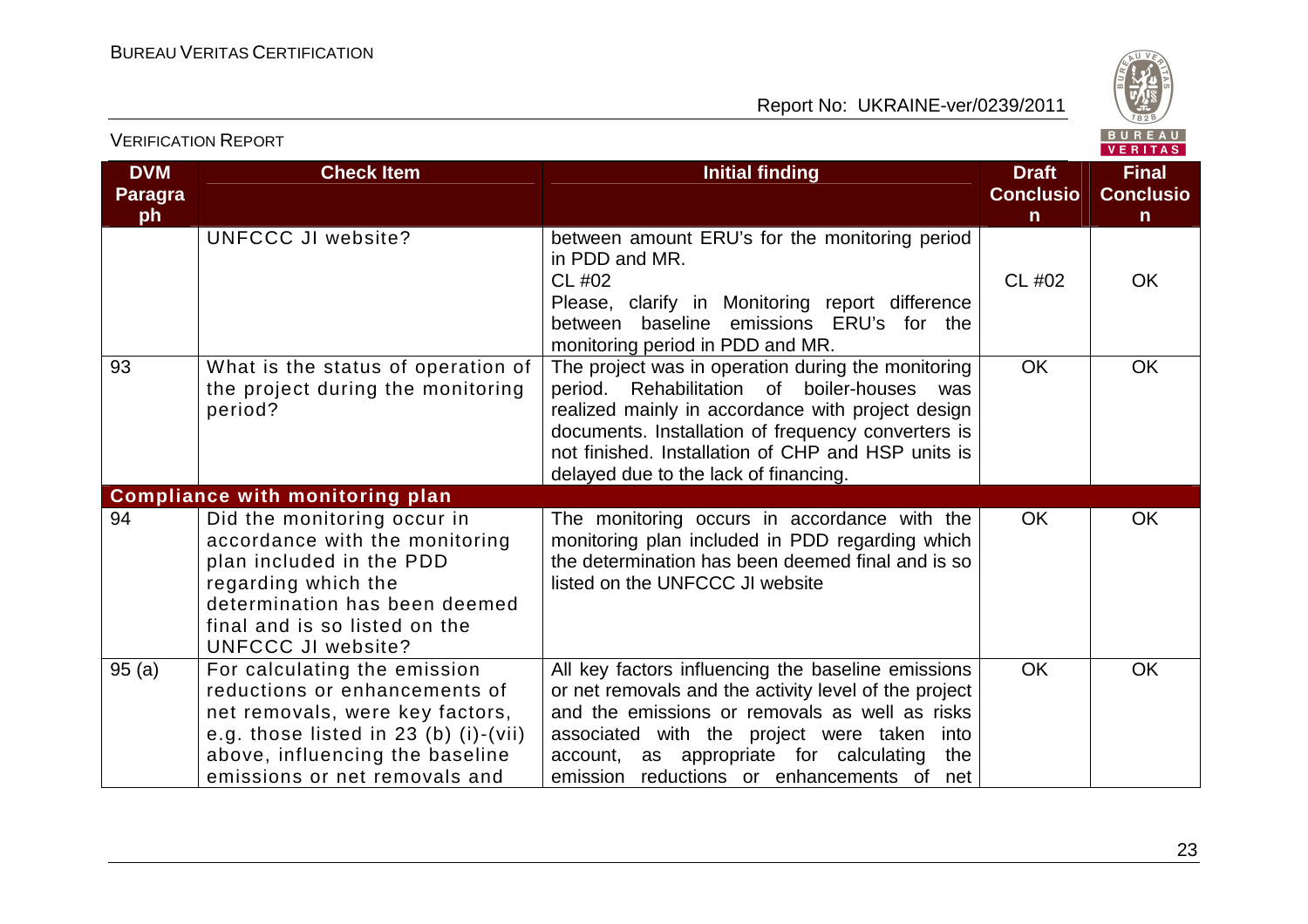VERIFICATION REPORT

Report No: UKRAINE-ver/0239/2011



#### VERITAS **DVM Check Item Initial finding Check Item Initial finding Check Item Initial finding Initial finding Initial finding Final Paragra Conclusio Conclusioph nn** the activity level of the project removals. and the emissions or removals as well as risks associated with the project taken into account, as appropriate? 95 (b) Are data sources used for OK OK The gas consumption is registered automatically. calculating emission reductions Operator of a boiler-house registers the instrument or enhancements of net removals readings in the paper journal "Journal of clearly identified, reliable and registration of boiler-house's operation transparent? parameters" every day. At the boiler-houses that are not equipped with gas volume correctors (at present about 2% of the total number of boilerhouses), operator of a boiler house every 2 hours registers parameters of natural gas (temperature and pressure) in the paper journal "Journal of registration of boiler-house's operation parameters" every 2 hours. Every day operators transfer values of gas consumption to dispatcher of the regional branch of the LCME "Teplocomunenergo" by phone. Monthly they transfer the paper report. 95 (c) Are emission factors, including OK OK Emission factors, including default emission default emission factors, if used factors are presented in Section B.2.1 and Annex for calculating the emission 1 of the Monitoring Report reductions or enhancements of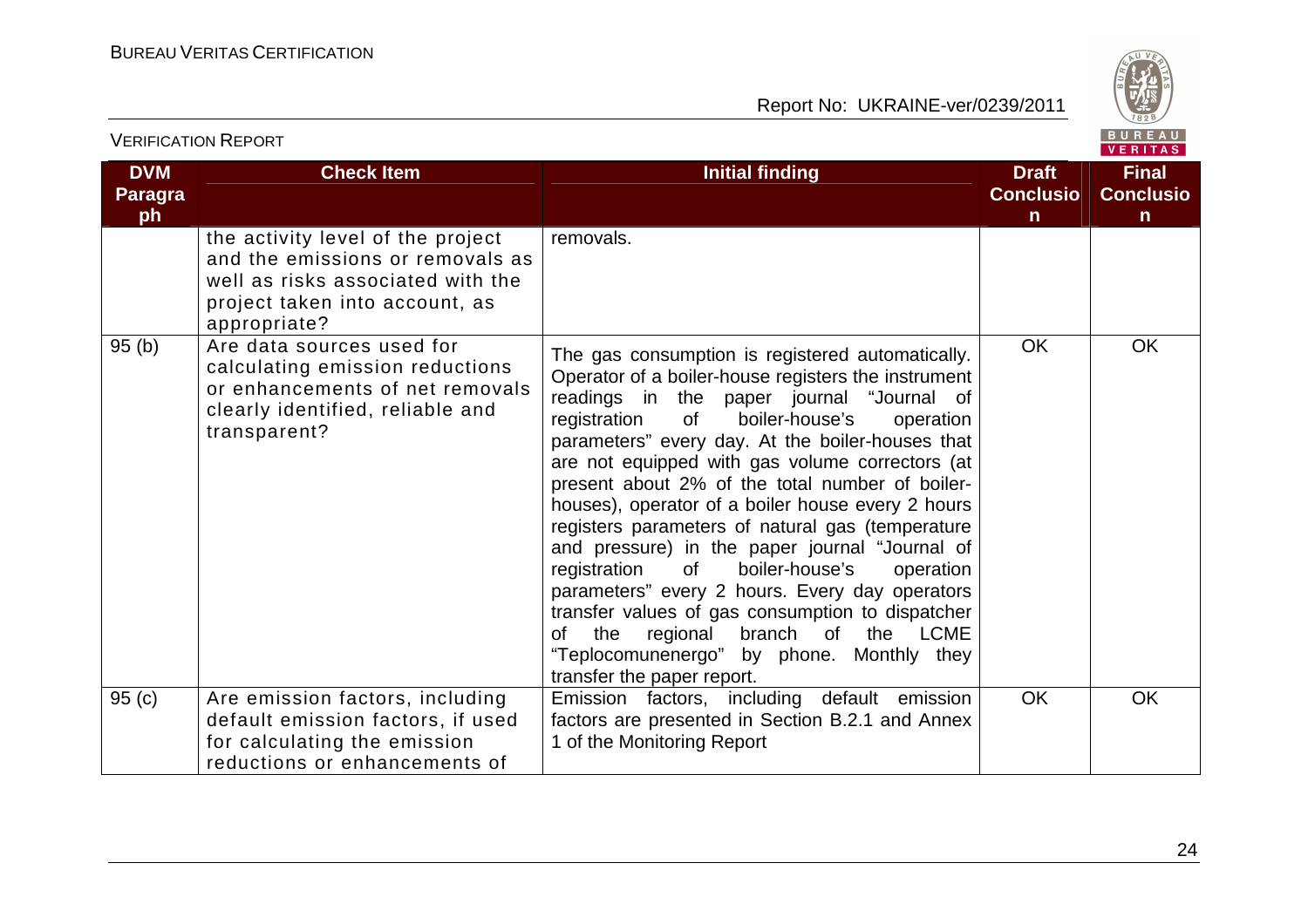

| <u>VLINII IUATIUIVTINEEUINT</u>    |                                                                                                                                                                                                                                                                                                                                        |                                                                                                                                                                                      |                                                  | VERITAS                                          |
|------------------------------------|----------------------------------------------------------------------------------------------------------------------------------------------------------------------------------------------------------------------------------------------------------------------------------------------------------------------------------------|--------------------------------------------------------------------------------------------------------------------------------------------------------------------------------------|--------------------------------------------------|--------------------------------------------------|
| <b>DVM</b><br><b>Paragra</b><br>ph | <b>Check Item</b>                                                                                                                                                                                                                                                                                                                      | <b>Initial finding</b>                                                                                                                                                               | <b>Draft</b><br><b>Conclusio</b><br>$\mathsf{n}$ | <b>Final</b><br><b>Conclusio</b><br>$\mathsf{n}$ |
|                                    | net removals, selected by<br>carefully balancing accuracy and<br>reasonableness, and<br>appropriately justified of the<br>choice?                                                                                                                                                                                                      |                                                                                                                                                                                      |                                                  |                                                  |
| 95(d)                              | Is the calculation of emission<br>reductions or enhancements of<br>net removals based on<br>conservative assumptions and<br>the most plausible scenarios in a<br>transparent manner?                                                                                                                                                   | Yes, the calculation of emission reductions or<br>enhancements of net removals are based on<br>conservative assumptions and the most plausible<br>scenarios in a transparent manner. | <b>OK</b>                                        | <b>OK</b>                                        |
|                                    | Applicable to JI SSC projects only                                                                                                                                                                                                                                                                                                     |                                                                                                                                                                                      |                                                  |                                                  |
| 96                                 | Is the relevant threshold to be<br>classified as JI SSC project not<br>exceeded during the monitoring<br>period on an annual average<br>basis?<br>If the threshold is exceeded, is<br>the maximum emission reduction<br>level estimated in the PDD for<br>the JI SSC project or the bundle<br>for the monitoring period<br>determined? | Not applicable                                                                                                                                                                       | <b>Not</b><br>applicable                         | <b>Not</b><br>applicable                         |
|                                    | Applicable to bundled JI SSC projects only                                                                                                                                                                                                                                                                                             |                                                                                                                                                                                      |                                                  |                                                  |
| 97(a)                              | Has the composition of the<br>bundle not changed from that is                                                                                                                                                                                                                                                                          | Not applicable                                                                                                                                                                       | <b>Not</b><br>applicable                         | <b>Not</b><br>applicable                         |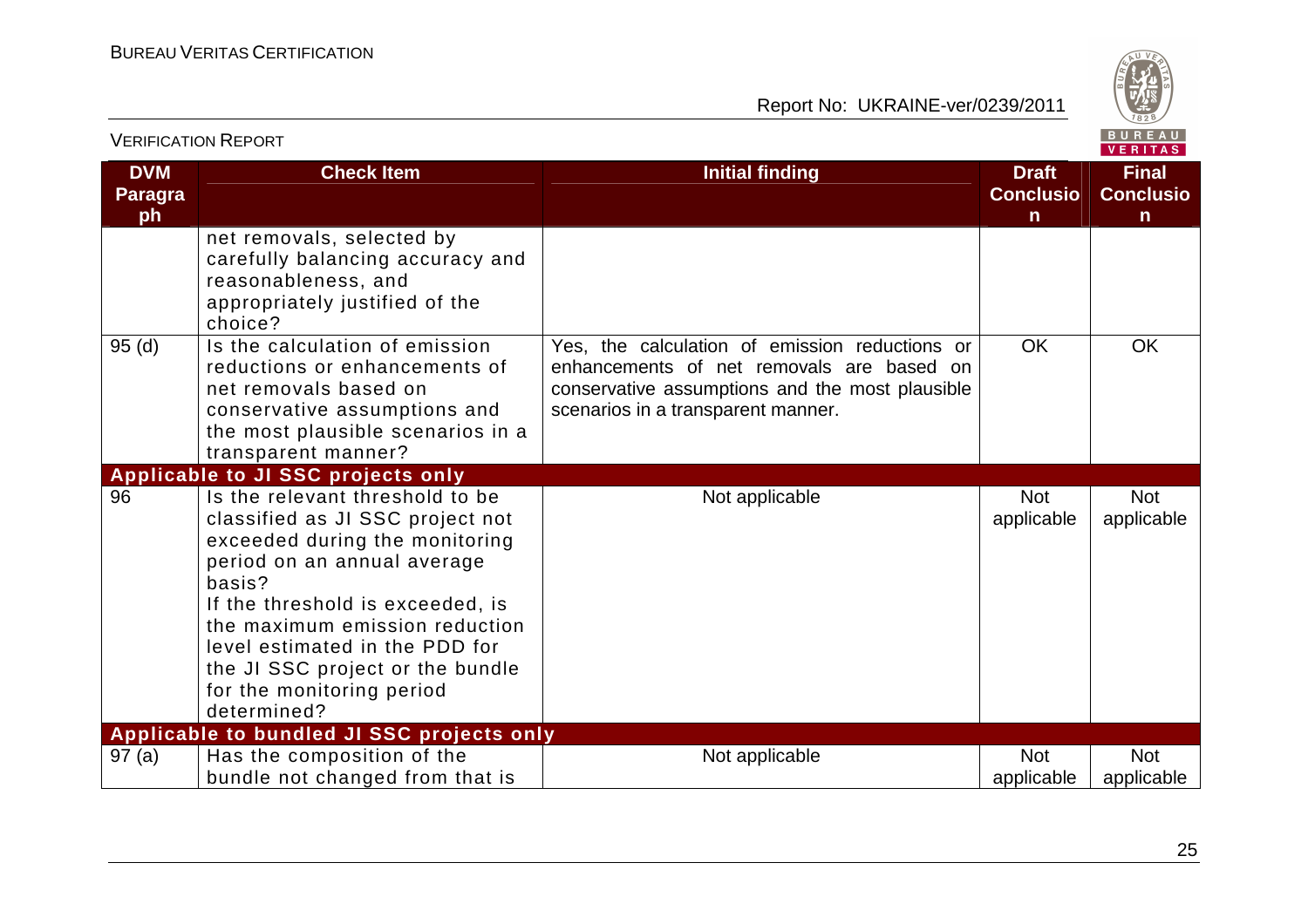

| <b>DVM</b><br><b>Paragra</b><br>ph | <b>Check Item</b>                                                                                                                                                                                                                                                                                                                                   | <b>Initial finding</b> | <b>Draft</b><br><b>Conclusio</b><br>$\mathsf{n}$ | <b>Final</b><br><b>Conclusio</b><br>$\mathsf{n}$ |
|------------------------------------|-----------------------------------------------------------------------------------------------------------------------------------------------------------------------------------------------------------------------------------------------------------------------------------------------------------------------------------------------------|------------------------|--------------------------------------------------|--------------------------------------------------|
|                                    | stated in F-JI-SSCBUNDLE?                                                                                                                                                                                                                                                                                                                           |                        |                                                  |                                                  |
| 97(b)                              | If the determination was<br>conducted on the basis of an<br>overall monitoring plan, have the<br>project participants submitted a<br>common monitoring report?                                                                                                                                                                                      | Not applicable         | <b>Not</b><br>applicable                         | <b>Not</b><br>applicable                         |
| 98                                 | If the monitoring is based on a<br>monitoring plan that provides for<br>overlapping monitoring periods,<br>are the monitoring periods per<br>component of the project clearly<br>specified in the monitoring<br>report?<br>Do the monitoring periods not<br>overlap with those for which<br>verifications were already<br>deemed final in the past? | Not applicable         | <b>Not</b><br>applicable                         | <b>Not</b><br>applicable                         |
|                                    | <b>Revision of monitoring plan</b>                                                                                                                                                                                                                                                                                                                  |                        |                                                  |                                                  |
|                                    | Applicable only if monitoring plan is revised by project participant                                                                                                                                                                                                                                                                                |                        |                                                  |                                                  |
| 99(a)                              | Did the project participants<br>provide an appropriate<br>justification for the proposed<br>revision?                                                                                                                                                                                                                                               | Not applicable         | <b>Not</b><br>applicable                         | Not<br>applicable                                |
| 99(b)                              | Does the proposed revision<br>improve the accuracy and/or<br>applicability of information                                                                                                                                                                                                                                                           | Not applicable         | <b>Not</b><br>applicable                         | <b>Not</b><br>applicable                         |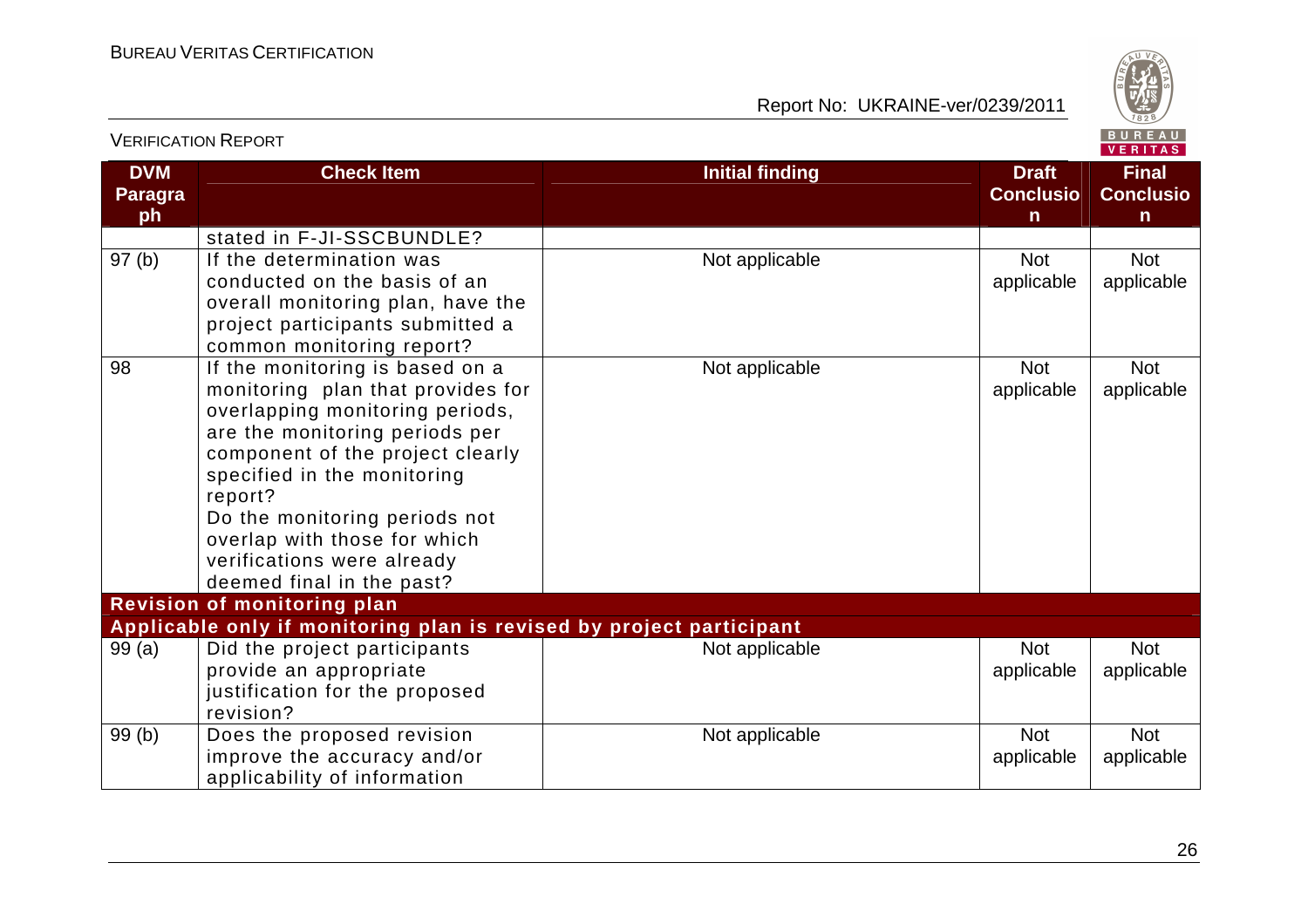

| <b>VERIFICATION REPORT</b>         |                                                                                                                                                                                  |                                                                                                                                                                      |                                        | BUREAU<br><b>VERITAS</b>              |
|------------------------------------|----------------------------------------------------------------------------------------------------------------------------------------------------------------------------------|----------------------------------------------------------------------------------------------------------------------------------------------------------------------|----------------------------------------|---------------------------------------|
| <b>DVM</b><br><b>Paragra</b><br>ph | <b>Check Item</b>                                                                                                                                                                | <b>Initial finding</b>                                                                                                                                               | <b>Draft</b><br><b>Conclusio</b><br>n. | <b>Final</b><br><b>Conclusio</b><br>n |
|                                    | collected compared to the<br>original monitoring plan without<br>changing conformity with the<br>relevant rules and regulations for<br>the establishment of monitoring<br>plans? |                                                                                                                                                                      |                                        |                                       |
|                                    | Data management                                                                                                                                                                  |                                                                                                                                                                      |                                        |                                       |
| 101 $(a)$                          | Is the implementation of data<br>collection procedures in<br>accordance with the monitoring<br>plan, including the quality control<br>and quality assurance<br>procedures?       | <b>CAR #02</b><br>Please provide in Monitoring Report description of<br>procedure<br>0f<br>collection<br>electric<br>energy<br>consumption data.                     | <b>CAR #02</b>                         | <b>OK</b>                             |
| 101(b)                             | Is the function of the monitoring<br>equipment, including its<br>calibration status, is in order?                                                                                | Calibration is conducted by State Center of<br>Metrology and Standardization. The documents<br>that confirme calibration were provided for the<br>verification team. | <b>OK</b>                              | <b>OK</b>                             |
| 101 (c)                            | Are the evidence and records<br>used for the monitoring<br>maintained in a traceable<br>manner?                                                                                  | Data collection is clearly defined in the monitoring<br>report and is implemented on-site.                                                                           | <b>OK</b>                              | OK                                    |
| $101$ (d)                          | Is the data collection and<br>management system for the<br>project in accordance with the<br>monitoring plan?                                                                    | for the CO2 emission<br>All<br>data<br>necessary<br>reductions calculation is collected. The scheme of<br>data flow is introduced in Monitoring report.              | <b>OK</b>                              | <b>OK</b>                             |
|                                    |                                                                                                                                                                                  | Verification regarding programs of activities (additional elements for assessment)                                                                                   |                                        |                                       |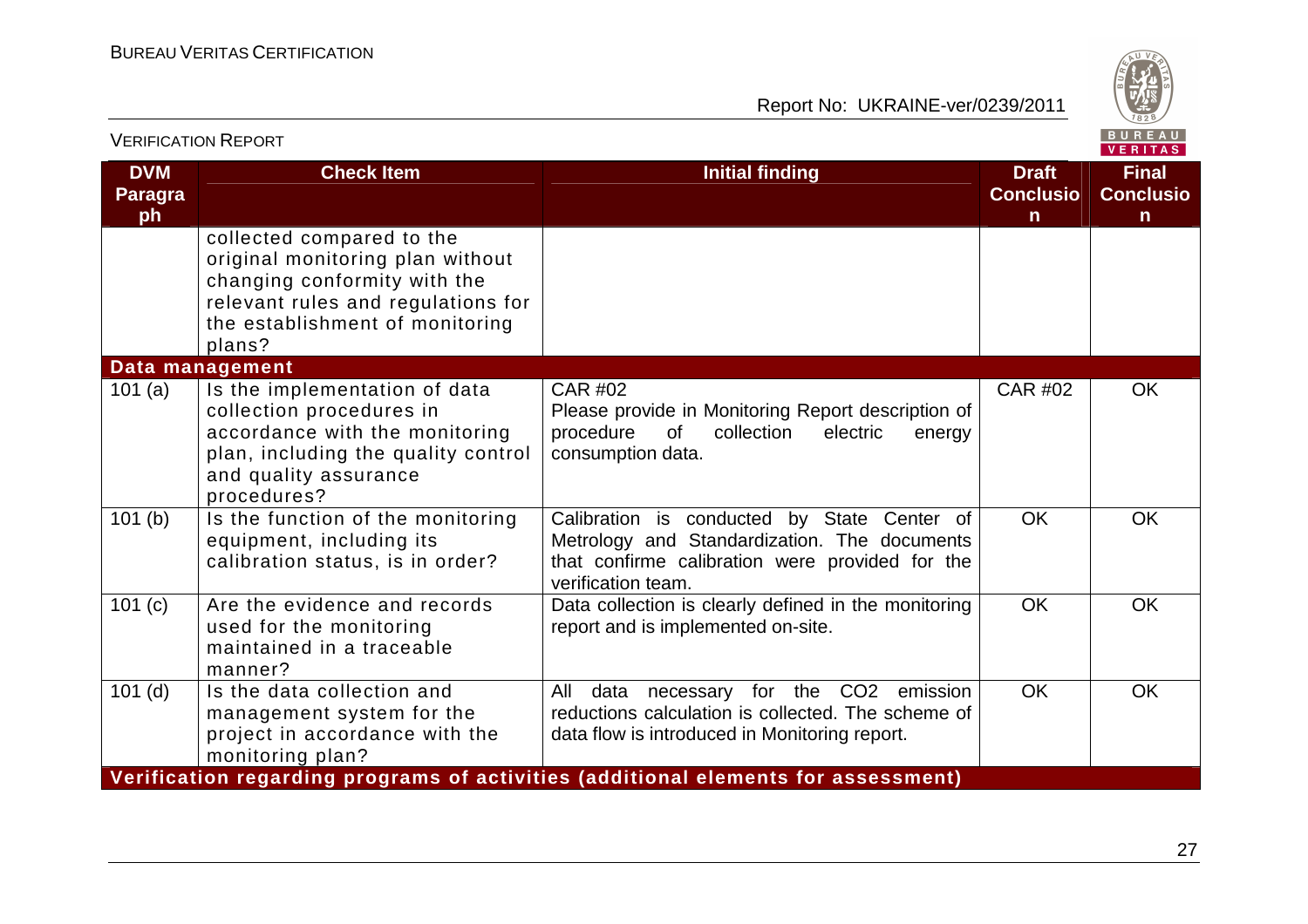

| <b>DVM</b><br><b>Paragra</b><br>ph | <b>Check Item</b>                                                                                                                                                                                                        | <b>Initial finding</b> | <b>Draft</b><br><b>Conclusio</b><br>n | <b>Final</b><br><b>Conclusio</b><br>$\mathsf{n}$ |
|------------------------------------|--------------------------------------------------------------------------------------------------------------------------------------------------------------------------------------------------------------------------|------------------------|---------------------------------------|--------------------------------------------------|
| 102                                | Is any JPA that has not been<br>added to the JI PoA not verified?                                                                                                                                                        | Not applicable         | <b>Not</b><br>applicable              | <b>Not</b><br>applicable                         |
| 103                                | Is the verification based on the<br>monitoring reports of all JPAs to<br>be verified?                                                                                                                                    | Not applicable         | <b>Not</b><br>applicable              | <b>Not</b><br>applicable                         |
| 103                                | Does the verification ensure the<br>accuracy and conservativeness<br>of the emission reductions or<br>enhancements of removals<br>generated by each JPA?                                                                 | Not applicable         | <b>Not</b><br>applicable              | Not<br>applicable                                |
| 104                                | Does the monitoring period not<br>overlap with previous monitoring<br>periods?                                                                                                                                           | Not applicable         | <b>Not</b><br>applicable              | <b>Not</b><br>applicable                         |
| 105                                | If the AIE learns of an<br>erroneously included JPA, has<br>the AIE informed the JISC of its<br>findings in writing?                                                                                                     | Not applicable         | <b>Not</b><br>applicable              | <b>Not</b><br>applicable                         |
|                                    | Applicable to sample-based approach only                                                                                                                                                                                 |                        |                                       |                                                  |
| 106                                | Does the sampling plan prepared<br>by the AIE:<br>(a) Describe its sample selection,<br>taking into<br>account that:<br>(i) For each verification that uses<br>a sample-based approach, the<br>sample selection shall be | Not applicable         | <b>Not</b><br>applicable              | <b>Not</b><br>applicable                         |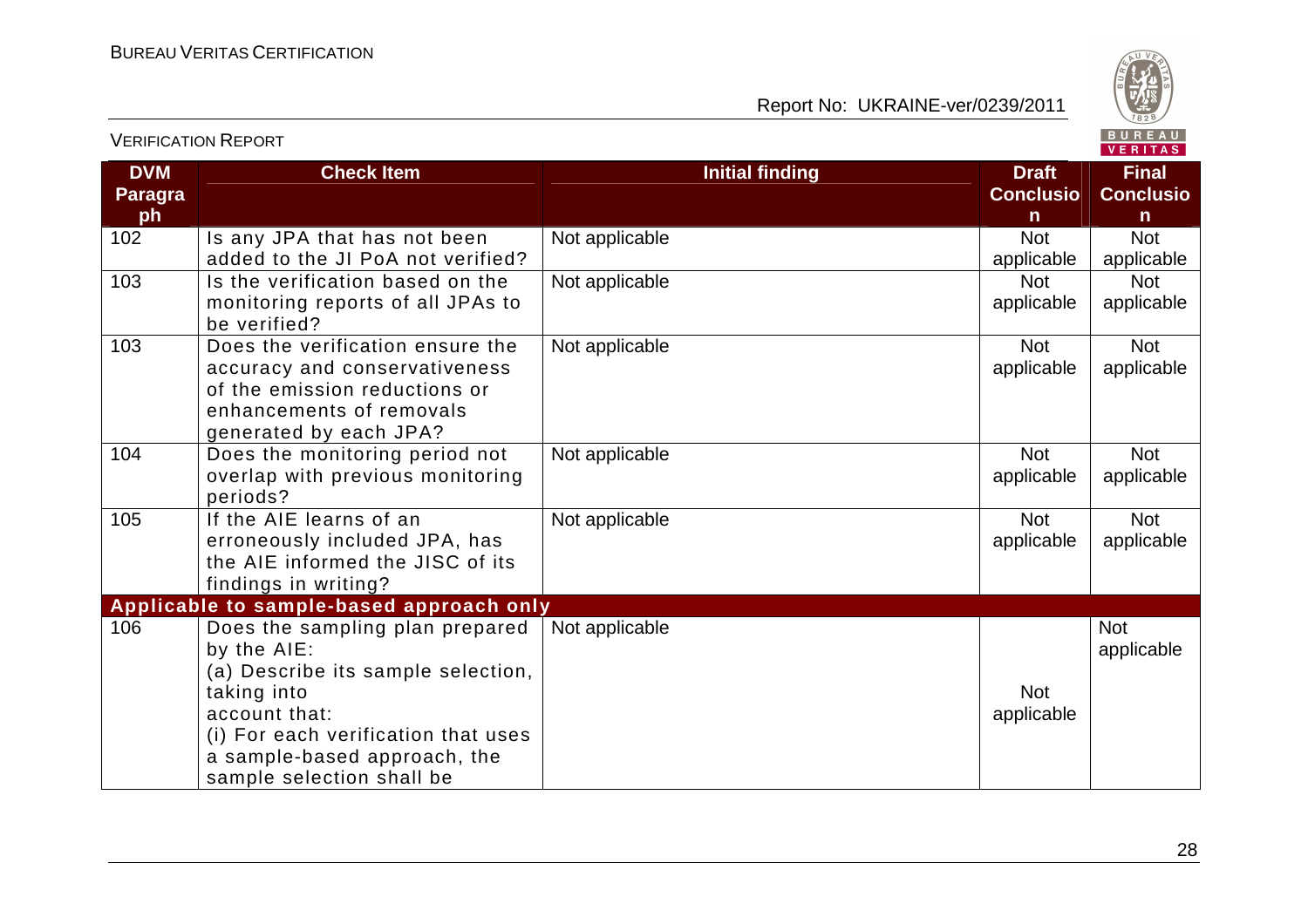

|                                    | <b>VERIFICATION REPORT</b>                                                                                                                                                                                                                                                                                                                                                                                                                                                                                                                                                                                                                                                                            |                        |                                       | BUREAU<br><b>VERITAS</b>              |
|------------------------------------|-------------------------------------------------------------------------------------------------------------------------------------------------------------------------------------------------------------------------------------------------------------------------------------------------------------------------------------------------------------------------------------------------------------------------------------------------------------------------------------------------------------------------------------------------------------------------------------------------------------------------------------------------------------------------------------------------------|------------------------|---------------------------------------|---------------------------------------|
| <b>DVM</b><br><b>Paragra</b><br>ph | <b>Check Item</b>                                                                                                                                                                                                                                                                                                                                                                                                                                                                                                                                                                                                                                                                                     | <b>Initial finding</b> | <b>Draft</b><br><b>Conclusio</b><br>n | <b>Final</b><br><b>Conclusio</b><br>n |
|                                    | sufficiently representative of the<br>JPAs in the JI PoA such<br>extrapolation to all JPAs<br>identified for that verification is<br>reasonable, taking into account<br>differences among the<br>characteristics of JPAs, such as:<br>- The types of JPAs;<br>- The complexity of the<br>applicable technologies and/or<br>measures used;<br>- The geographical location of<br>each JPA;<br>- The amounts of expected<br>emission reductions of the JPAs<br>being verified;<br>- The number of JPAs for which<br>emission reductions are being<br>verified;<br>- The length of monitoring<br>periods of the JPAs being<br>verified; and<br>- The samples selected for prior<br>verifications, if any? |                        |                                       |                                       |
| 107                                | sampling<br>ready for<br>the<br>plan<br>ls.<br>publication through the<br>secretariat                                                                                                                                                                                                                                                                                                                                                                                                                                                                                                                                                                                                                 | Not applicable         | <b>Not</b><br>applicable              | <b>Not</b><br>applicable              |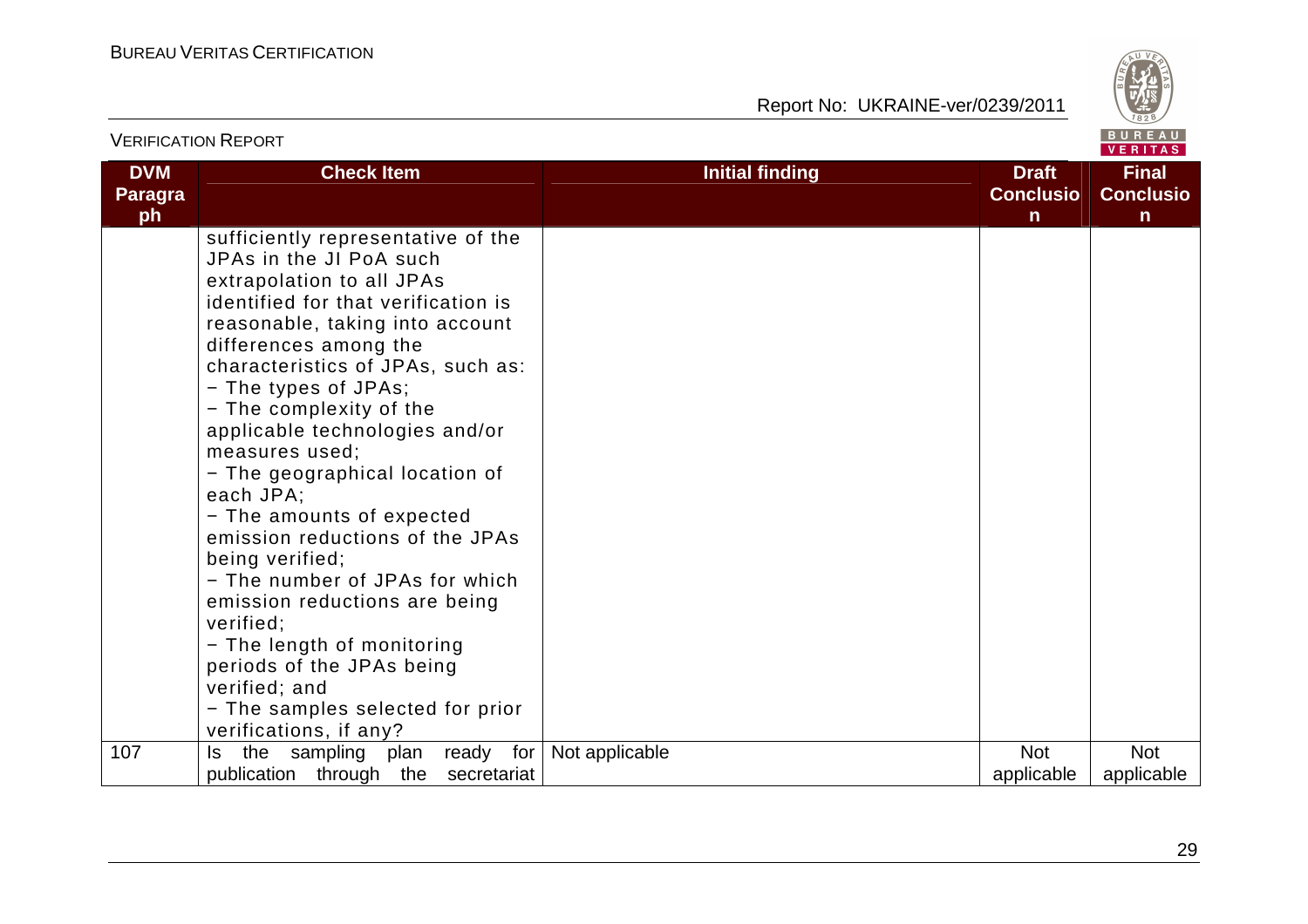

|                                    |                                                                                                                                                                                                                                                                                                                                                                                          |                        |                                       | $V = H + H - H$                                  |
|------------------------------------|------------------------------------------------------------------------------------------------------------------------------------------------------------------------------------------------------------------------------------------------------------------------------------------------------------------------------------------------------------------------------------------|------------------------|---------------------------------------|--------------------------------------------------|
| <b>DVM</b><br><b>Paragra</b><br>ph | <b>Check Item</b>                                                                                                                                                                                                                                                                                                                                                                        | <b>Initial finding</b> | <b>Draft</b><br><b>Conclusio</b><br>n | <b>Final</b><br><b>Conclusio</b><br>$\mathsf{n}$ |
|                                    | along with the verification report and<br>supporting documentation?                                                                                                                                                                                                                                                                                                                      |                        |                                       |                                                  |
| 108                                | Has the AIE made site inspections of at<br>least the square root of the number of<br>total JPAs, rounded to the upper whole<br>number? If the AIE makes no site<br>inspections or fewer site inspections<br>than the square root of the number of<br>total JPAs, rounded to the upper whole<br>number, then does the AIE provide a<br>reasonable<br>explanation<br>and<br>justification? | Not applicable         | <b>Not</b><br>applicable              | <b>Not</b><br>applicable                         |
| 109                                | Is the sampling plan available for<br>submission to the secretariat for the<br>JISC.s ex ante assessment? (Optional)                                                                                                                                                                                                                                                                     | Not applicable         | <b>Not</b><br>applicable              | <b>Not</b><br>applicable                         |
| 110                                | If the AIE learns of a fraudulently<br>included JPA, a fraudulently monitored<br>JPA or an inflated number of emission<br>reductions claimed in a JI PoA, has the<br>AIE informed the JISC of the fraud in<br>writing?                                                                                                                                                                   | Not applicable         | <b>Not</b><br>applicable              | <b>Not</b><br>applicable                         |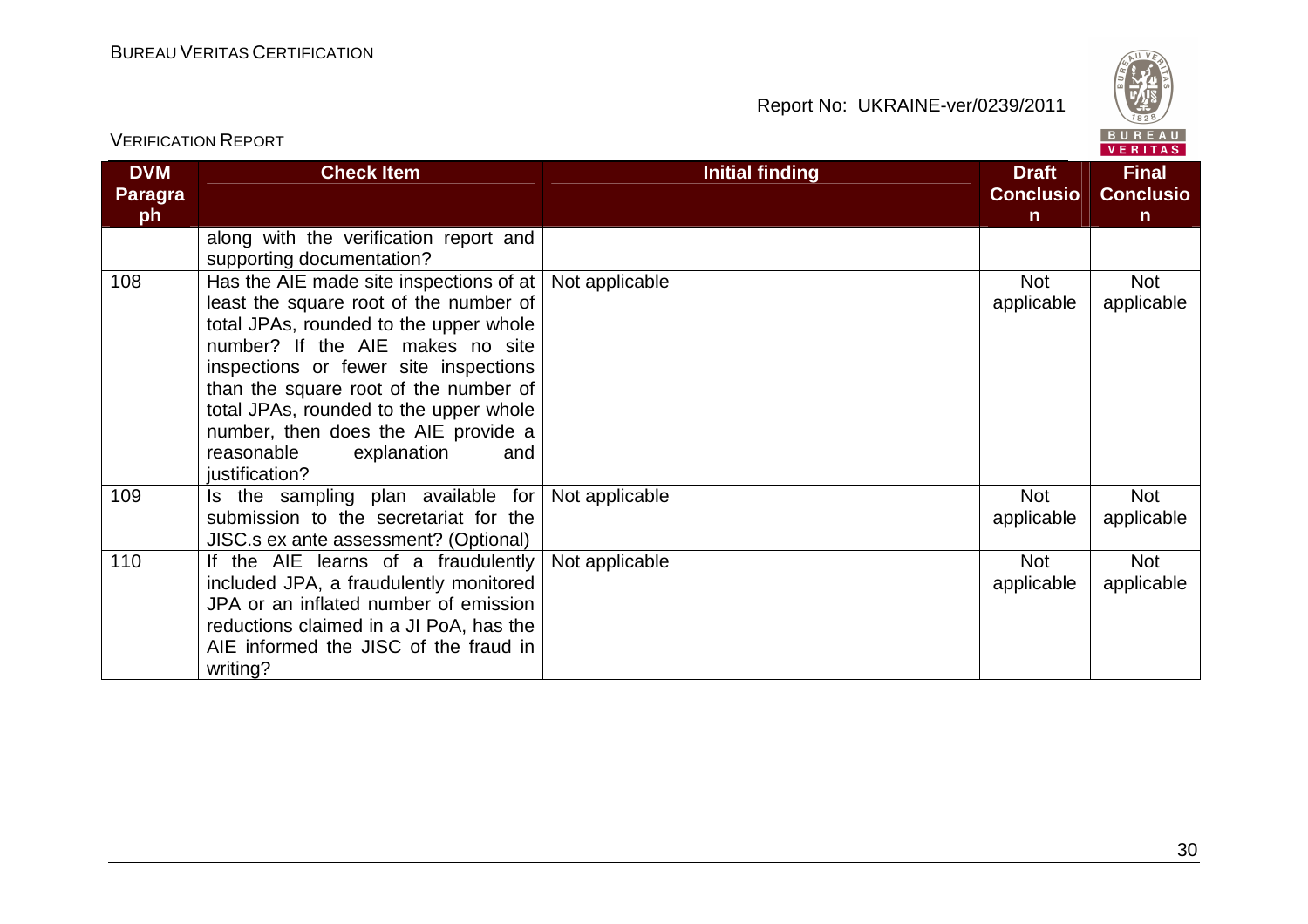

VERIFICATION REPORT

## **Table 2 Resolution of Corrective Action and Clarification Requests**

| Draft report clarifications and corrective<br>action requests by validation team                                    | Ref. to<br>checklis<br>questio<br>n in<br>table 1 | Summary of project participant response                                                                                                                                                                                                        | <b>Verification team</b><br>conclusion                       |
|---------------------------------------------------------------------------------------------------------------------|---------------------------------------------------|------------------------------------------------------------------------------------------------------------------------------------------------------------------------------------------------------------------------------------------------|--------------------------------------------------------------|
| <b>CAR #01</b><br>Please provide in Monitoring Report<br>information about project approval by the<br>second Party. | 90                                                | Letter of Approval from the second Party<br>(Party of buyer - The Netherlands)<br># 2010JI02 was issued on 03.03.2010.<br>This information is added to MR #3 version<br>2.0.<br>Letter of Approval from The Netherlands is<br>provided to AIE. | The Monitoring<br>Report is<br>corrected.<br>Issue is closed |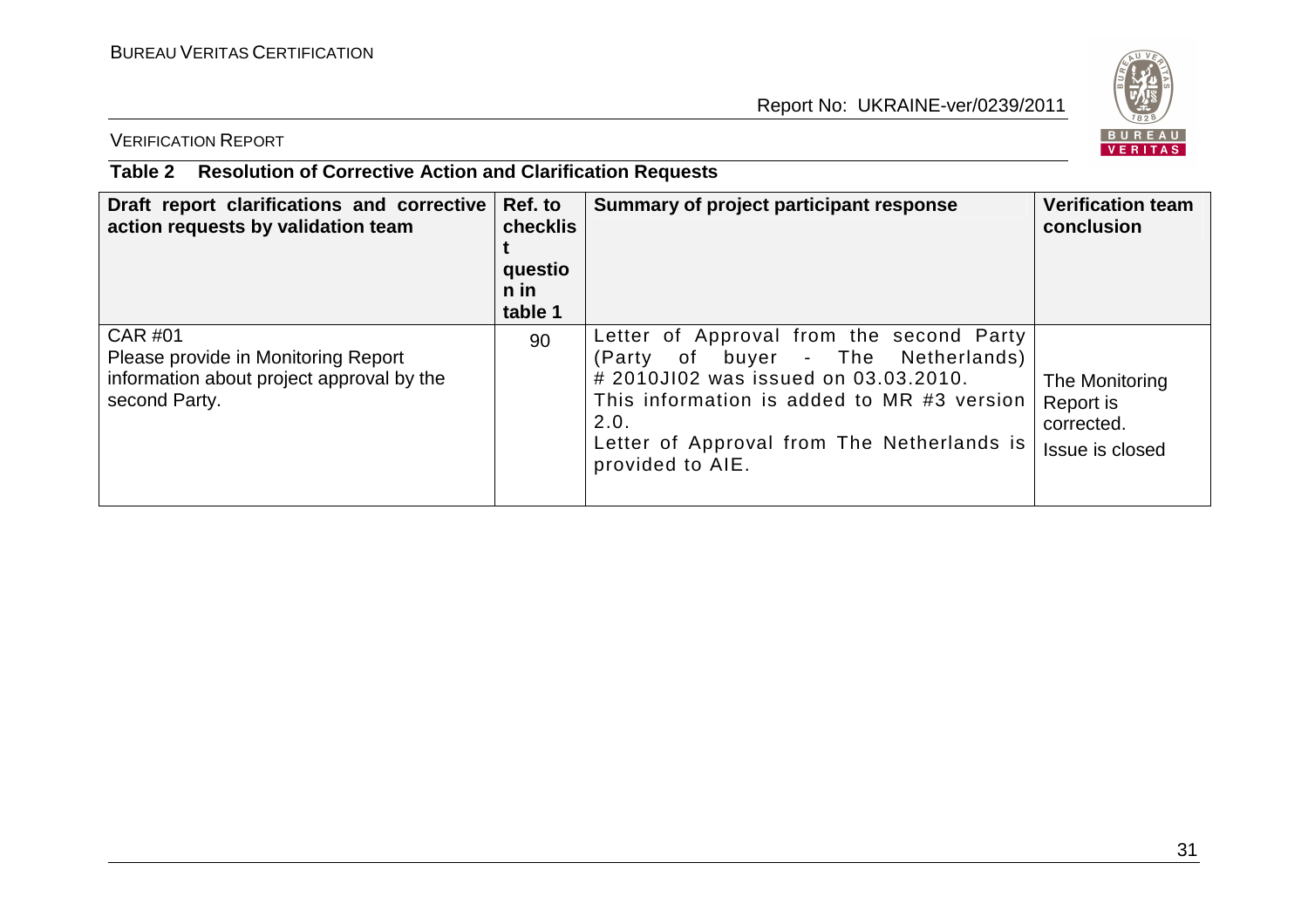

| <b>VERIFICATION REPORT</b>                                                                                                    |    |                                                                                                                                                                                                                                                                                                                                                                                                                                                                                                                                                                                                                                                                                                                                                                                                                                                                                                                                                                                                                                                                                                                                                                                                                                                                                                                                                                                                                                                                           | B U K E A U  <br>VERITAS |
|-------------------------------------------------------------------------------------------------------------------------------|----|---------------------------------------------------------------------------------------------------------------------------------------------------------------------------------------------------------------------------------------------------------------------------------------------------------------------------------------------------------------------------------------------------------------------------------------------------------------------------------------------------------------------------------------------------------------------------------------------------------------------------------------------------------------------------------------------------------------------------------------------------------------------------------------------------------------------------------------------------------------------------------------------------------------------------------------------------------------------------------------------------------------------------------------------------------------------------------------------------------------------------------------------------------------------------------------------------------------------------------------------------------------------------------------------------------------------------------------------------------------------------------------------------------------------------------------------------------------------------|--------------------------|
| CL #01<br>Please, clarify in Monitoring report difference<br>between amount ERU's for the monitoring<br>period in PDD and MR. | 92 | As it is described in PDD, the method for<br>prognostic calculations used in PDD and the<br>approach for calculation of actual emission<br>reduction in monitoring plan are principally<br>different.<br>In contrast to PDD, calculations in a MRs<br>are based on actual achieved results of the<br>project implementation with taking<br>into<br>account the actual (both internal<br>and<br>external) conditions for district heating in a<br>reported year (see PDD sections B1, D.1.1<br>and/or MR section A.5.1). This approach<br>eliminates any possibility of reduction of<br>fuel consumption and correspondingly GHG<br>emission due to incomplete delivery of heat<br>to consumers, is the most appropriate,<br>precise, corresponding to the conservative<br>approach, and the most closely reflects the<br>aims, goals and spirit of Kyoto Protocol.<br>Moreover, the measures that enable to<br>achieve the largest effect are implemented<br>with first-priority, and implementation of the<br>scheduled measures at the majority of<br>objects is accompanied with additional/<br>associated minor measures that are not<br>predictively calculable.<br>Thus the results of these two approaches<br>should be different by definition. All<br>calculations<br>$\overline{a}$<br>MRs<br>namely<br>in in<br>are<br>justification<br>of the reality of<br>actually<br>achieved emission reductions in course of<br>implementation energy saving measures in | Issue is closed          |
|                                                                                                                               |    | accordance with the PDD.                                                                                                                                                                                                                                                                                                                                                                                                                                                                                                                                                                                                                                                                                                                                                                                                                                                                                                                                                                                                                                                                                                                                                                                                                                                                                                                                                                                                                                                  | 32                       |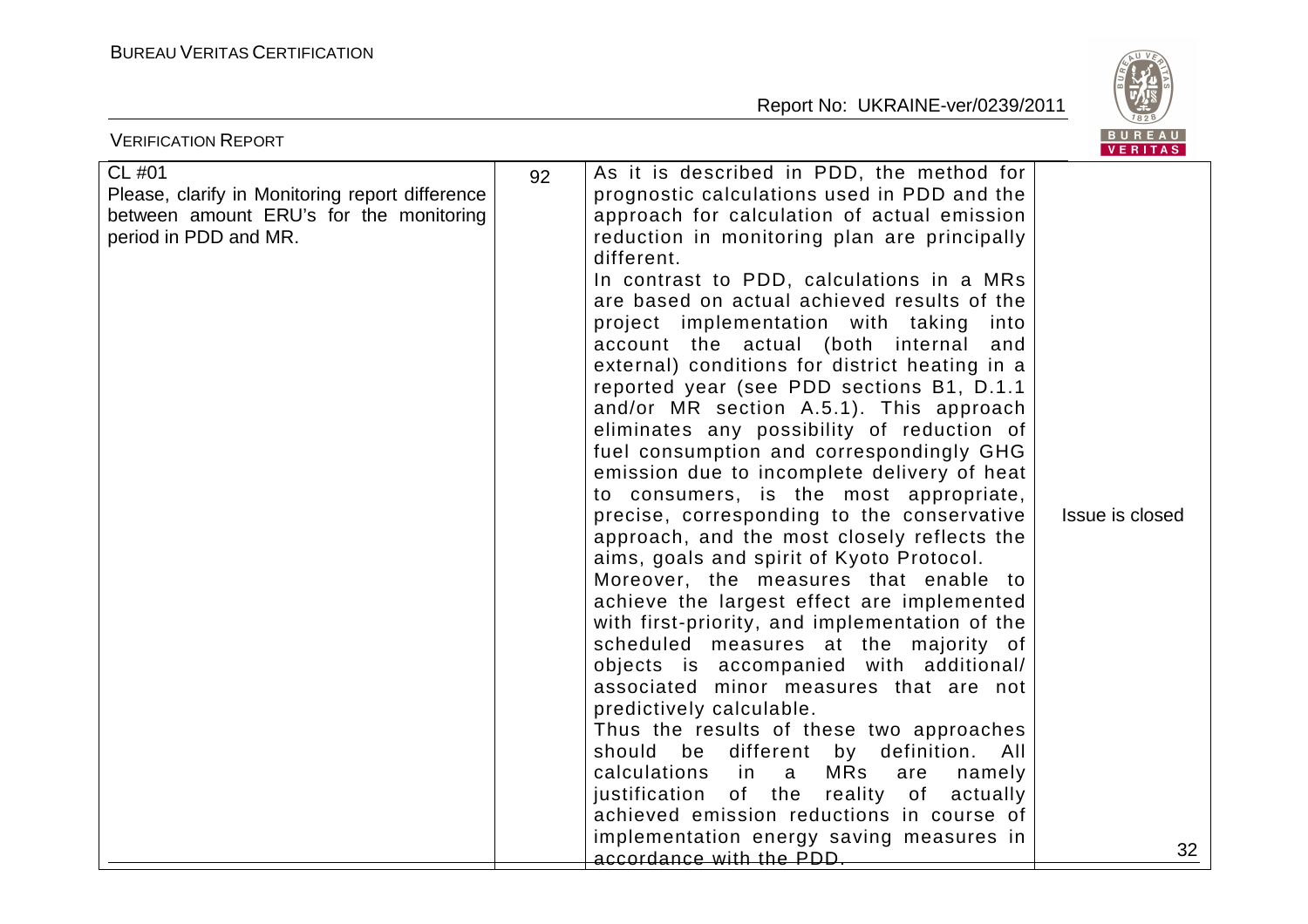

| <b>VERIFICATION REPORT</b>                                                                                                                |        |                                                                                                                                                                                                                                                                                                                                                                                                                                                                                                                                                                                                                                                                                                                                                                                                                                                                                                                                                                                                                                                                                                           | BUREAU<br>VERITAS                                       |
|-------------------------------------------------------------------------------------------------------------------------------------------|--------|-----------------------------------------------------------------------------------------------------------------------------------------------------------------------------------------------------------------------------------------------------------------------------------------------------------------------------------------------------------------------------------------------------------------------------------------------------------------------------------------------------------------------------------------------------------------------------------------------------------------------------------------------------------------------------------------------------------------------------------------------------------------------------------------------------------------------------------------------------------------------------------------------------------------------------------------------------------------------------------------------------------------------------------------------------------------------------------------------------------|---------------------------------------------------------|
| CL #02<br>Please, clarify in Monitoring report difference<br>between baseline emissions ERU's for the<br>monitoring period in PDD and MR. | 92     | As it is described in PDD, the Baseline<br>emissions for prognostic calculations used<br>in PDD and the approach for calculation of<br>actual emission reduction in monitoring plan<br>are principally different.<br>In PDD (section D.1.4), the Baseline<br>emissions for any reported year were<br>calculated as emissions in the base year.<br>According to the project specific approach<br>described in PDD (section B1 and D.1.1)<br>and MR (section A.5.1), in MR the Baseline<br>emissions for the reported year were<br>calculated as emissions in the base year,<br>corrected in view of the actual (both internal<br>and external, such as: net calorific value of<br>fuel, quality of heating service, weather<br>changes, changes in customers' number,<br>etc.) conditions in the reported year, - the<br>Dynamic Baseline assumption.<br>Thus the results of these two approaches<br>should<br>be<br>different<br>by<br>definition.<br>Calculations in the MR justify the reality of<br>corrected Baseline emissions corresponding<br>to the reported year, in accordance with the<br>PDD. | Issue is closed                                         |
| <b>CAR #02</b><br>Please provide in Monitoring Report<br>description of procedure of collection<br>electric energy consumption data.      | 101(a) | This information is provided in MR #3<br>version 02.                                                                                                                                                                                                                                                                                                                                                                                                                                                                                                                                                                                                                                                                                                                                                                                                                                                                                                                                                                                                                                                      | <b>Monitoring Report</b><br>checked. Issue is<br>closed |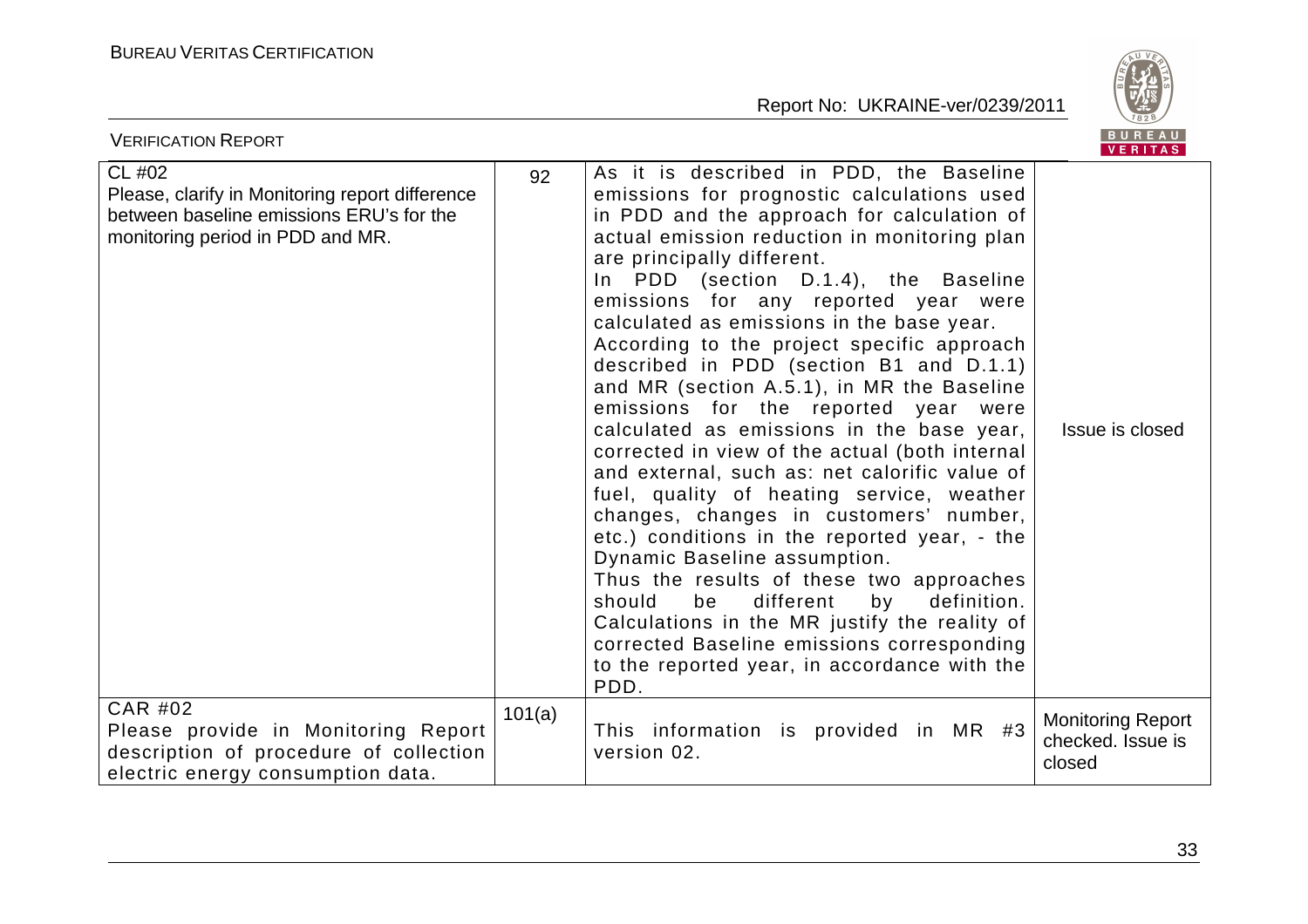

VERIFICATION REPORT

#### **APPENDIX B: VERIFIERS CV'S**

#### **Work carried out by:**

#### **Oleg Skoblyk, Specialist (Power Management)**

Climate Change Lead Verifier Bureau Veritas Ukraine HSE Department project manager.

Oleg Skoblyk has graduated from National Technical University of Ukraine 'Kyiv Polytechnic University" with specialty Power Management. He has successfully completed IRCA registered Lead Auditor Training Course for Environment Management Systems and Quality Management Systems. Oleg Skoblyk has undergone intensive training on Clean Development Mechanism /Joint Implementation and he is involved in the determination/verification of 52 JI projects.

#### **Vyacheslav Yeriomin, Specialist (Electromechanic)**

Climate Change Verifier Trainee Bureau Veritas Ukraine HSE Department project manager

Vyacheslav Yeriomin has graduated from National Technical University of Ukraine 'Kyiv Polytechnic University" with specialty Electromechanic. He has experience related to working in a professional position (engineering) involved with the exercises in heavy machinery, electric drive, metallurgy at JSC "Inzhenernyi Dom". Vyacheslav Yeriomin has successfully completed IRCA registered Internal Auditor Training Course for Environment Management Systems and Quality Management Systems as well as IRCA registered Lead Auditor Training Course for Quality Management Systems.

Vyacheslav Yeriomin is involved in the determination/verification of 6 JI projects.

#### **The verification report was reviewed by:**

#### **Ivan G. Sokolov, Dr. Sci. (biology, microbiology)**

Internal Technical Reviewer, Climate Change Lead Verifier, Bureau Veritas Certification Holding SAS Local Climate Change Product Manager for Ukraine

#### Acting CEO Bureau Veritas Ukraine

He has over 25 years of experience in Research Institute in the field of biochemistry, biotechnology, and microbiology. He is a Lead auditor of Bureau Veritas Certification for Environment Management System (IRCA registered), Quality Management System (IRCA registered), Occupational Health and Safety Management System, and Food Safety Management System. He